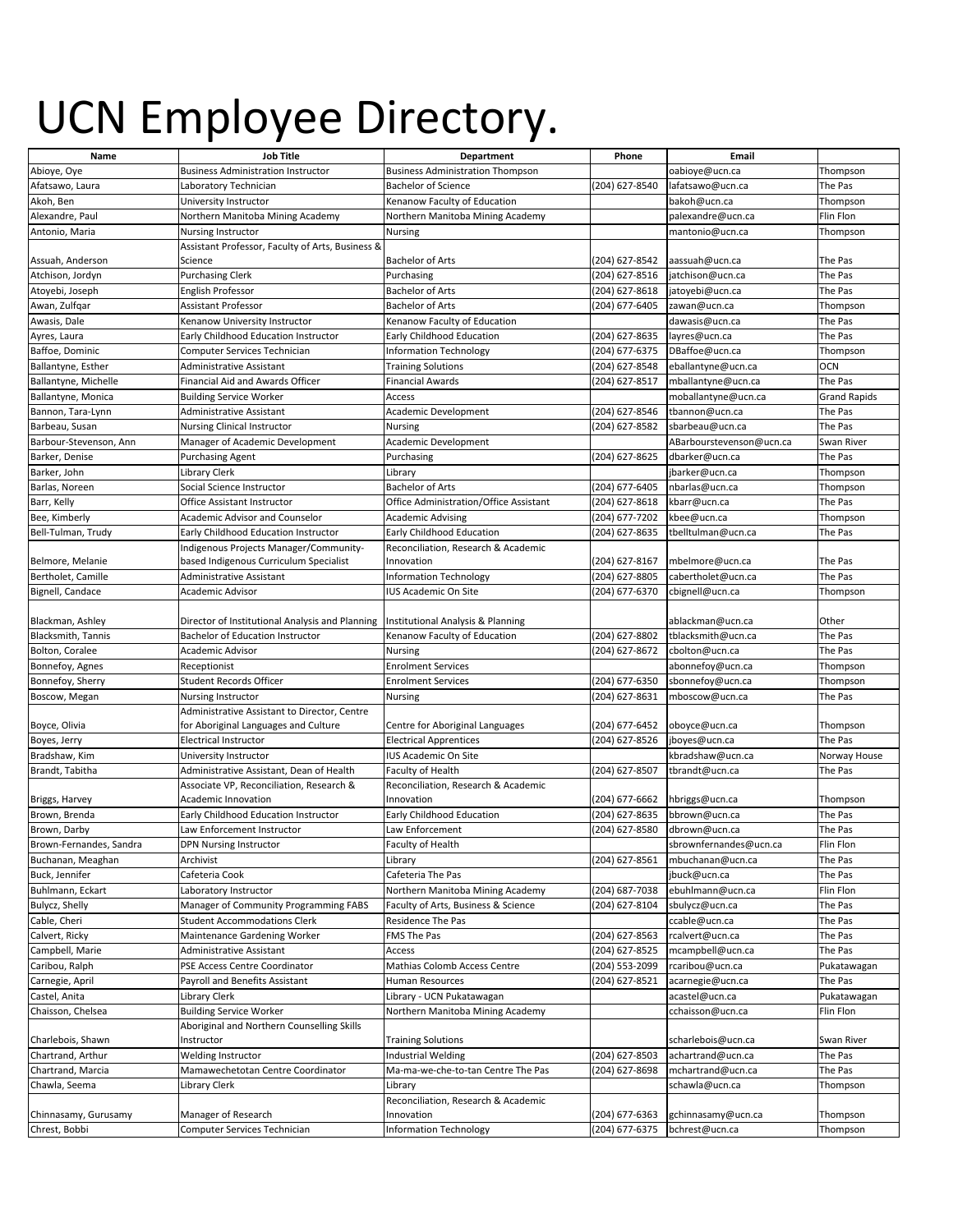| Chubb, Luke                   | <b>Building Service Worker</b>                | <b>FMS Thompson</b>                      |                | lchubb@ucn.ca                  | Thompson            |
|-------------------------------|-----------------------------------------------|------------------------------------------|----------------|--------------------------------|---------------------|
| Clare, Doreen                 | Kenanow University Instructor                 | Kenanow Faculty of Education             |                | dclare@ucn.ca                  | Thompson            |
| Cleaver, Karen                | Health Care Aide Instructor                   | <b>Health Care Aide</b>                  |                | kcleaver@ucn.ca                | Swan River          |
| Conner, William               | Library Technician                            | Library                                  | (204) 677-6408 | wconner@ucn.ca                 | Thompson            |
|                               |                                               |                                          |                |                                |                     |
| Constant, Joy                 | Receptionist                                  | <b>Enrolment Services</b>                | (204) 627-8648 | tp_reception@ucn.ca            | The Pas             |
| Constant, Melissa             | Recruitment Officer/Sponsor Liaison           | <b>Student Recruitment/Marketing</b>     | (204) 627-8553 | MConstant@ucn.ca               | The Pas             |
| Constant, Norbert             | Law Enforcement Instructor                    | Law Enforcement                          | (204) 627-8580 | nconstant@ucn.ca               | The Pas             |
| Constant, Robert              | <b>Accounts Receivable Clerk</b>              | <b>Accounting Services</b>               | (204) 627-8678 | rconstant@ucn.ca               | The Pas             |
| Constant, Trudy               | <b>Accounts Payable Clerk</b>                 | <b>Accounting Services</b>               | (204) 627-8381 | tvconstant@ucn.ca              | The Pas             |
| Cook, Annette                 | Administrative Assistant                      | Access                                   |                | ancook@ucn.ca                  | <b>Grand Rapids</b> |
|                               |                                               |                                          |                |                                |                     |
| Cook, Ellen                   | Certificate in Teaching Ininimowin Instructor | Certificate in Teaching Ininimowin       |                | elcook@ucn.ca                  | The Pas             |
| Cook, Katie-Mae               | Human Resources Advisor                       | <b>Human Resources</b>                   | (204) 627-8611 | kcook@ucn.ca                   | The Pas             |
| Cook, Lindsay                 | Manager of Post Secondary Access Centres      | Access                                   | (204) 734-4419 | lcook@ucn.ca                   | Swan River          |
| Coulter, Tenille              | <b>Enrolment Services Advisor</b>             | <b>Enrolment Services</b>                | (204) 627-8565 | tcoulter@ucn.ca                | The Pas             |
| Cowper, Cassandra             | DPN Site Coordinator                          | Diploma in Practical Nursing             | (204) 687-1565 | ccowper@ucn.ca                 | Flin Flon           |
|                               |                                               |                                          |                |                                |                     |
| Creed, Carolyn                | <b>Faculty of Education</b>                   | Kenanow Faculty of Education             |                | ccreed@ucn.ca                  | Thompson            |
| Crowe, Aaron                  | Social Science Professor                      | <b>Bachelor of Arts</b>                  | (204) 627-8627 | acrowe@ucn.ca                  | The Pas             |
| Custer, Dean                  | <b>Welding Instructor</b>                     | Industrial Welding                       | (204) 627-8503 | dcuster@ucn.ca                 | The Pas             |
| Dalcanale, David              | Registrar                                     | <b>Enrolment Services</b>                | (204) 627-8545 | ddalcanale@ucn.ca              | The Pas             |
| Davis, Jennifer               | Bachelor of Education Instructor              | Kenanow Faculty of Education             | (204) 677-5067 | jdavis@ucn.ca                  | Thompson            |
| Dawyduk, Brenda               | <b>Nursing Instructor</b>                     | Nursing                                  | (204) 677-6401 | bdawyduk@ucn.ca                | Thompson            |
| Daycare, TP                   |                                               |                                          | (204) 627-8550 | TPDaycare@ucn.ca               | The Pas             |
| Deol, Palwinder               | Early Childhood Education Instructor          | Early Childhood Education                | (204) 677-6460 | pdeol@ucn.ca                   | Thompson            |
|                               |                                               |                                          |                |                                |                     |
| Deschambeault-Rhodes, Kristen | Receptionist/Administrative Assistant         | <b>Enrolment Services</b>                | (204) 677-6458 | kdeschambeaultrhodes@ucn.ca    | Thompson            |
|                               |                                               |                                          |                |                                |                     |
|                               |                                               | Reconciliation, Research & Academic      |                |                                |                     |
| Dherdi, Ishwer                | Researcher                                    | Innovation                               |                | idherdi@ucn.ca                 | Thompson            |
| Donovan, Scott                | Adult Learning Centre Instructor              | <b>Adult Learning Centre</b>             | (204) 627-8562 | sdonovan@ucn.ca                | The Pas             |
| Dubesky, Christa              | Science Instructor                            | Bachelor of Science                      | (204) 677-6499 | cdubesky@ucn.ca                | Thompson            |
| Ducharme, Christopher         | <b>Building Service Supervisor</b>            | <b>FMS Thompson</b>                      | (204) 677-0671 | cducharme@ucn.ca               | Thompson            |
| Ducharme, Shawn               | Information Technology Manager                | Information Technology                   | (204) 627-8506 | sDucharme@ucn.ca               | The Pas             |
| Edwards, Roland               | Cafeteria Service Worker                      | Facilities, Ancillary Services & Safety  |                | redwards@ucn.ca                | The Pas             |
| Elnour, Halla                 | Institutional Analyst                         | Institutional Analysis & Planning        |                | helnour@ucn.ca                 | The Pas             |
| Enns, Christine               | Early Childhood Education Instructor          | Early Childhood Education                | (204) 627-8635 | CEnns@ucn.ca                   | The Pas             |
| Espada, Brent                 | Computer Services Technician                  | Information Technology                   | (204) 677-6375 | bespada@ucn.ca                 | Thompson            |
|                               |                                               |                                          |                |                                |                     |
| Fecteau, Lavina               | Office of Inter Universities Services Manager | IUS Academic On Site                     | (204) 677-6361 | Ifecteau@ucn.ca                | Thompson            |
|                               |                                               | <b>Educational Assistant</b>             |                |                                |                     |
| Ferland, Jackie               | Faculty of Education                          |                                          | (204) 639-2684 | jferland@ucn.ca                | <b>Grand Rapids</b> |
| Fiedler, Claire               | Associate Registrar of Systems and Transfer   | <b>Enrolment Services</b>                | (204) 677-6384 | cfiedler@ucn.ca                | Thompson            |
| Firman, Brenda                | Faculty of Education                          | Kenanow Faculty of Education             | (204) 677-6497 | bfirman@ucn.ca                 | Thompson            |
| Fischer, Kirk                 | Science Instructor                            | Kenanow Faculty of Education             | (204) 677-6775 | kfischer@ucn.ca                | Thompson            |
| Fitzpatrick, Jacqueline       | Dean of Students                              | Student Life                             | (204) 677-6479 | jfitzpatrick@ucn.ca            | Thompson            |
| Fitzpatrick, Vanessa          | Early Childhood Education Instructor          | Early Childhood Education                | (204) 677-7220 | VFitzpatrick@ucn.ca            | Thompson            |
| Fjermestad, Janis             | Administrative Officer                        | Human Resources                          | (204) 627-8611 | jfjermestad@ucn.ca             | The Pas             |
|                               | Indigenous Project Officer/Indigenous         | Reconciliation, Research & Academic      |                |                                |                     |
| Flaming, Valdine              | Curriculum Specialist                         | Innovation                               |                | (204) 677-6590 vflaming@ucn.ca | Thompson            |
| Flatfoot, Arlene              | University Instructor                         | Kenanow Faculty of Education             |                | aflatfoot@ucn.ca               | <b>Fisher River</b> |
| Fleming, Cynthia              | Nursing Instructor                            | Nursing                                  |                | cfleming@ucn.ca                | Thompson            |
| Flett, Dennis                 | <b>Building Service Worker</b>                | FMS The Pas                              | (204) 627-8645 | dflett@ucn.ca                  | The Pas             |
|                               |                                               |                                          |                |                                |                     |
| Flett, Melvin                 | <b>Building Service Worker</b>                | <b>FMS Thompson</b>                      |                | mflett@ucn.ca                  | Thompson            |
| Flett, Richard                | PSE Access Centre Coordinator                 | Tataskweyak (Split Lake) Access Centre   | (204) 342-2621 | riflett@ucn.ca                 | Split Lake          |
| Flett, Taylor                 | Library Clerk                                 | Library                                  |                | taflett@ucn.ca                 | Thompson            |
| Flett, Thomas                 | Electrician                                   | <b>FMS Thompson</b>                      |                | thflett@ucn.ca                 | Thompson            |
| Flett-Young, Susan            | Program Coordinator                           | <b>Educational Assistant</b>             | (204) 627-8802 | sflettyoung@ucn.ca             | The Pas             |
| Fox, Gregory                  | Industrial Mechanic/Millwright Instructor     | Millwright Apprentices                   | (204) 627-8556 | gfox@ucn.ca                    | The Pas             |
| Francoeur, Nikki              | <b>Accounts Receivable Clerk</b>              | <b>Accounting Services</b>               | (204) 627-8570 | nfrancoeur@ucn.ca              | The Pas             |
| Frederick, Mary               | University Instructor                         | <b>Training Solutions</b>                |                | mfrederick@ucn.ca              | Other               |
| Friesen, Chelsea              | Paramedic Instructor                          | Primary Care Paramedic                   | (204) 627-8594 | cfriesen@ucn.ca                | The Pas             |
|                               |                                               |                                          |                |                                |                     |
| Gale, Donalda                 | <b>SVWDC Operations Coordinator</b>           | Swan Valley Workforce Development Centre |                | dgale@ucn.ca                   | Swan River          |
|                               |                                               |                                          |                |                                |                     |
| Garrioch, Jacqueline          | PSE Access Centre Coordinator                 | Pimichikamak (Cross Lake) Access Centre  | (204) 676-2402 | jgarrioch@ucn.ca               | Cross Lake          |
| Gauthier, Michael             | Gym Assistant                                 | <b>Recreation Services</b>               |                | mgauthier@ucn.ca               | The Pas             |
| Gemmill, Montana              | <b>Enrolment Services Advisor</b>             | <b>Enrolment Services</b>                | (204) 627-8185 | mgemmill@ucn.ca                | The Pas             |
| Gemmill, Robert               | Culinary Arts Instructor/Coordinator          | <b>Culinary Arts</b>                     | (204) 627-8504 | rgemmill@ucn.ca                | The Pas             |
| George, Lorette               | Counsellor                                    | <b>Student Life Advising</b>             | (204) 627-8804 | george@ucn.ca                  | The Pas             |
| Gibson, Tim                   | Manager of Workforce Development Centre       | Northern Workforce Development Centre    | (204) 677-0697 | tgibson@ucn.ca                 | Thompson            |
| Gill, Amrinderpreet           | Assessment Officer                            | Assessment Centre - Thompson             | (204)-677-6676 | agill@ucn.ca                   | Thompson            |
| Godwin, Fiona                 | Community Librarian                           | Library - Norway House                   |                | fgodwin@ucn.ca                 | Norway House        |
| Goodridge, Jeff               | Industrial Mechanic/Millwright Instructor     | Millwright Apprentices                   | (204) 627-8556 | jgoodridge@ucn.ca              | The Pas             |
|                               |                                               |                                          |                |                                |                     |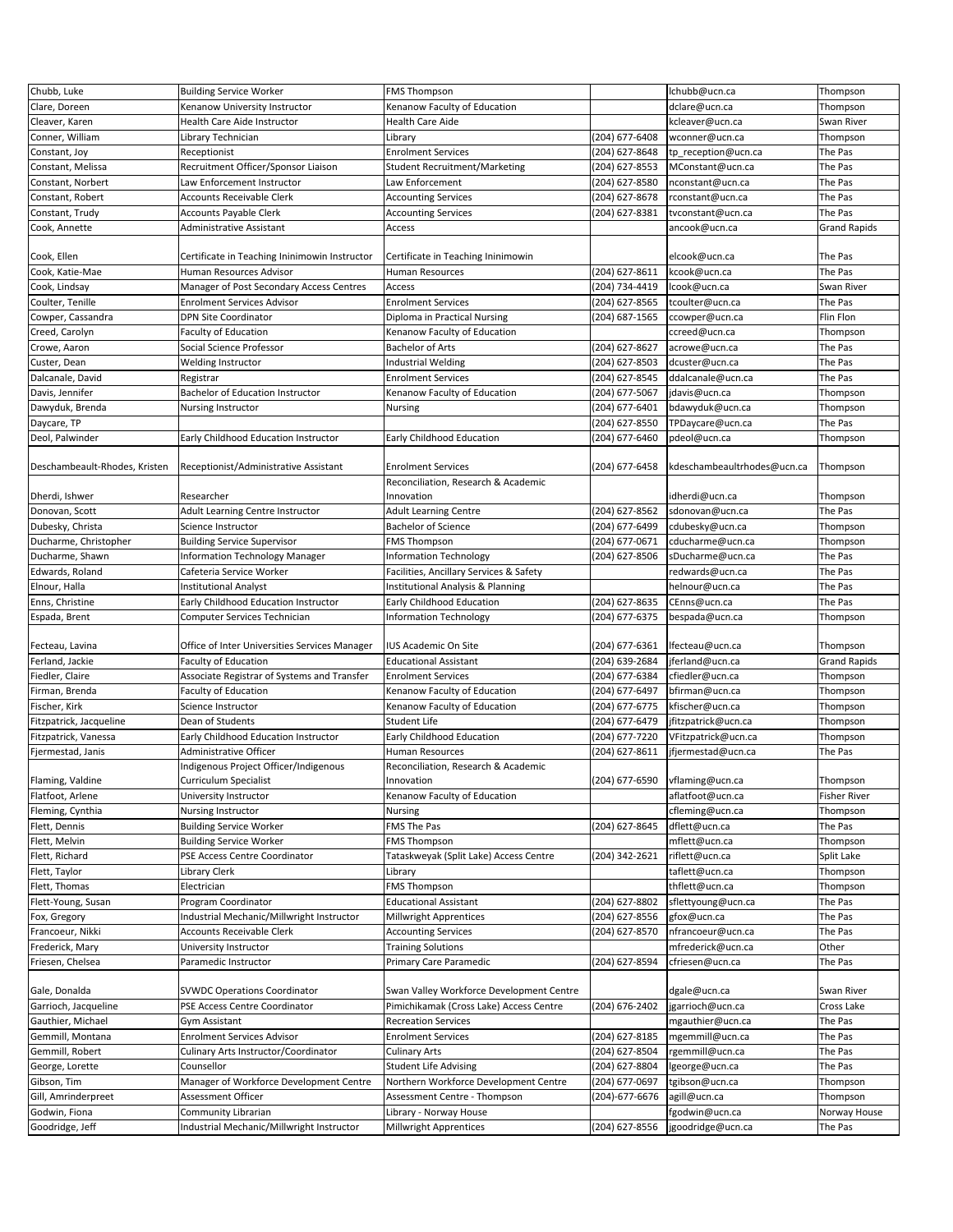| Gosselin, Ingrid<br><b>Student Counsellor</b><br><b>Student Life Advising</b><br>(204) 677-6459<br>igosselin@ucn.ca<br>Thompson<br>Graff, Misty<br>(204) 627-8165<br>Senior Accounting Clerk<br><b>Accounting Services</b><br>mgraff@ucn.ca<br>The Pas<br>The Pas<br>Graham, Kelly<br>Computer Programmer<br><b>Information Technology</b><br>(204) 726-9311<br>kgraham@ucn.ca<br>Residence Clerk<br>Graham, Tenness<br>Residence Thompson<br>tgraham@ucn.ca<br>Thompson<br>Director of Human Resources<br>Grandmont, Lori<br>Human Resources<br>lgrandmont@ucn.ca<br>The Pas<br>(204) 677-6793<br>Grandy, Jason<br><b>Business Administration Instructor</b><br><b>Business Administration Thompson</b><br>JGrandy@ucn.ca<br>Thompson<br>Flin Flon<br>Grant, Jamie<br>Dean, Community & Industry Innovations<br>Community & Industry Solutions<br>jgrant@ucn.ca<br>Graveline, Kellie<br>(204) 627-8585<br>The Pas<br><b>BN Coordinator</b><br>Nursing<br>kgraveline@ucn.ca<br>Greenfield, Geoff<br>Groundskeeper/Maintenance Worker<br><b>FMS Thompson</b><br>(204) 677-6451<br>ggreenfield@ucn.ca<br>Thompson<br>(204) 627-8520<br>The Pas<br>Grewal, Harman<br><b>Enrolment Services</b><br>hgrewal@ucn.ca<br>Associate Registrar<br>Grieves, Howard<br>Access<br>Oxford House<br>Coordinator<br>hgrieves@ucn.ca<br>Guiboche, Gina<br>Dean of Education<br>Kenanow Faculty of Education<br>The Pas<br>gguiboche@ucn.ca<br>Split Lake<br>Halcrow, Cynthia<br>Adult Learning Centre Instructor<br>Access<br>chalcrow@ucn.ca<br>Hanchuk, Darcy<br>(204) 627-8802<br>dhanchuk@ucn.ca<br>The Pas<br>Teaching Sport Instructor<br>Kenanow Faculty of Education<br>Hanchuk, Shelly<br>Finance Officer, Budgeting and Reporting<br>(204) 627-8532<br>The Pas<br><b>Accounting Services</b><br>shanchuk@ucn.ca<br>Human Resource Administrative Assistant<br>(204) 627-8611<br>The Pas<br>Hansen, Tessa-Rae<br>Human Resources<br>thansen@ucn.ca<br>Maintenance Worker<br>(204) 462-2266<br>St. Theresa Point<br>Harper, Danny<br>St. Theresa Point Access Centre<br>dharper@ucn.ca<br>(204) 462-2415<br>Harper, Jacintha<br>PSE Access Centre Coordinator<br>St. Theresa Point Access Centre<br>jmharper@ucn.ca<br>St. Theresa Point<br>(204) 677-6731<br>Harper, Joan<br>Academic Advisor<br>IUS Academic On Site<br>jharper@ucn.ca<br>Thompson<br>Hart, Amanda<br>(204) 677-6526<br><b>Enrolment Services Advisor</b><br><b>Enrolment Services</b><br>alhart@ucn.ca<br>Thompson<br>Hart, Darcy<br>Home Building Program Instructor<br>Norway House Access Centre<br>dhart@ucn.ca<br>Norway House<br>Office Administration/Office Assistant<br>(204) 677-6400<br>Hartman, Jackie<br>Office Assistant Instructor<br>jhartman@ucn.ca<br>Thompson<br>The Pas<br>Haukaas, Ranelle<br><b>Accounts Receivable Clerk</b><br><b>Accounting Services</b><br>rhaukaas@ucn.ca<br>(204) 677-6473<br>Hause, Kelly<br>Career Engagement Facilitator<br>Work Integrated Learning<br>khause@ucn.ca<br>Thompson<br>Head, Annette<br>Home Builder Program Instructor<br>Skilled Trades Apprenticeship & Technology<br>(204) 627-8548<br><b>OCN</b><br>anhead@ucn.ca<br>The Pas<br>Helstrom, Penny<br>Learning Technologies Facilitator<br><b>Instructional Services</b><br>phelstrom@ucn.ca<br>(204) 627-8547<br>Helstrom, Robert<br>The Pas<br>College of Trades and Technology Instructor<br><b>Network Communications Technology</b><br>rhelstrom@ucn.ca<br>(204) 677-6580<br>Henderson, Brenda<br>Administrative Assistant<br>Facilities, Ancillary Services & Safety<br>bhenderson@ucn.ca<br>Thompson<br>Henderson, Lorie<br>Kenanow Faculty of Education<br>Ihenderson@ucn.ca<br>University Instructor<br>Thompson<br>Selkirk<br>Hepburn, Sharon<br>Diploma in Practical Nursing Instructor<br>Diploma in Practical Nursing<br>shepburn@ucn.ca<br>(204) 627-8618<br>Hiebert-Dixon, Cindy<br><b>Business Administration Instructor</b><br><b>Business Administration The Pas</b><br>chiebertdixon@ucn.ca<br>The Pas<br>(204) 677-6456<br><b>Bookstore Clerk</b><br>Bookstore<br>Hildebrandt, Rebeca<br>rhildebrandt@ucn.ca<br>Thompson<br>Hoff, Eden<br>Communication and Alumni Specialist<br>(204) 677-4976<br>ehoff@ucn.ca<br>Communications<br>Thompson<br>(204) 627-8638<br>Holowachuk, Leslie<br>Academic Advisor<br><b>Academic Advising</b><br>Iholowachuk@ucn.ca<br>The Pas<br>Diploma in Practical Nursing/Health Care Aide<br>Hominuk, Tamara<br>thominuk@ucn.ca<br>Swan River<br>Instructor<br>Diploma in Practical Nursing<br>(204) 677-6474<br>Hopkins, Donna<br>Adult Learning Centre Instructor<br>Access<br>DHopkins@ucn.ca<br>Thompson<br>Hopkins, Lorne<br><b>Facilities Technician</b><br>(204) 677-6618<br>Ihopkins@ucn.ca<br><b>Electrical Instructor</b><br>Thompson<br>(204) 677-6793<br>Hossain, Amzad<br><b>Business Administration Instructor</b><br><b>Bachelor of Business Administration</b><br>AHossain@ucn.ca<br>Thompson<br>The Pas<br>Hostasek, Christopher<br>Heavy Duty Mechanics Instructor<br><b>Heavy Duty Mechanics</b><br>chostasek@ucn.ca<br>Housden, Ashlin<br><b>Nursing Practice Instructor</b><br>ahousden@ucn.ca<br>The Pas<br>Nursing<br>English/Social Science Professor<br><b>Bachelor of Arts</b><br>(204) 627-8627<br>The Pas<br>Hyde, Keith<br>khyde@ucn.ca<br>Islam, Tariqul<br>Social Sciences Assistant Professor<br><b>Bachelor of Arts</b><br>(204) 627-8627<br>The Pas<br>tislam@ucn.ca<br>(204) 627-8643<br>Jackson, Douglas<br>Cafeteria Cook<br>Cafeteria The Pas<br>DJackson@ucn.ca<br>The Pas<br>(204) 627-8598<br>Jackson, Sharon<br><b>Bookstore Clerk</b><br>The Pas<br>Bookstore<br>sjackson@ucn.ca<br>Jackson-Stoltz, Breanna<br>InTeRN Technician<br>Community & Industry Solutions<br>bjacksonstoltz@ucn.ca<br>The Pas<br>Diploma in Practical Nursing<br>Jacobs, Julie<br>Instructor/Coordinator<br>Diploma in Practical Nursing<br>(204) 677-6462<br>jjacobs@ucn.ca<br>Thompson<br>Jalloh, Alpha<br><b>Faculty of Education</b><br>Kenanow Faculty of Education<br>(204) 627-8802<br>AJalloh@ucn.ca<br>The Pas<br>Human Resources Advisor<br>Jassar, Navdeep<br>(204) 627-8611<br>njassar@ucn.ca<br>The Pas<br>Human Resources<br>Jebb, Edwin<br>Advisor to the President<br>edjebb@ucn.ca<br>The Pas<br>Johnson, Dana<br><b>Educational Assistant</b><br>Bachelor of Science<br>(204) 677-6499<br>djohnson@ucn.ca<br>Thompson<br>Manager of Community Based Health<br>(204) 627-8608<br>The Pas<br>Johnson, Jodi<br>Programming<br>Faculty of Health<br>jrjohnson@ucn.ca<br>Jones, Daniel<br>Paramedic Instructor<br>Primary Care Paramedic<br>(204) 627-8677<br>djones@ucn.ca<br>The Pas<br>University Instructor<br>Kenanow Faculty of Education<br>The Pas<br>Jones, Michelle<br>mjones@ucn.ca<br>Continuing Education Registration Officer<br>Joyal, Jacqueline<br><b>Enrolment Services</b><br>(204) 627-8632<br>The Pas<br>jjoyal@ucn.ca<br>Aboriginal and Northern Studies Assistant<br>Kamal, Asfia<br>Professor<br>The Pas<br>Bachelor of Arts<br>gkamal@ucn.ca<br>Kambo, Pritpal<br>Nursing<br>(204) 677-0647<br>pkambo@ucn.ca<br>Nursing Instructor<br>Thompson<br>Reconciliation, Research & Academic<br>Kaur, Amanpreet<br>Administrative Assistant<br>Innovation<br>(204) 677-6403<br>akaur@ucn.ca<br>Thompson<br>Keam, Destinee<br>Library Clerk<br>Library - Norway House<br>dkeam@ucn.ca<br>Norway House<br>(204) 627-8526<br>Kellington, Bruce<br><b>Electrical Instructor</b><br><b>Basic Electrical</b><br>bkellington@ucn.ca<br>The Pas<br>Kerr, Curtis<br>Carpentry Instructor<br>Carpentry/Woodworking<br>(204) 627-8551<br>ckerr@ucn.ca<br>The Pas<br>King, Preston<br><b>Business Administration The Pas</b><br>(204) 627-8618<br>The Pas<br><b>Business Administration Instructor</b><br>pking@ucn.ca<br>Kitch, Rhonda<br>Early Childhood Education Instructor<br>Early Childhood Education<br>rkitch@ucn.ca<br>Swan River<br>Klyne, Leone<br>Accessibility Resource Officer<br>Learning Assistance<br>(204) 627-8243<br>Iklyne@ucn.ca<br>The Pas<br>Knechtel, Allan<br>Introduction to Construction Instructor<br>aknechtel@ucn.ca<br><b>Grand Rapids</b><br>Access | Goodridge, Nancy | Director of Training Solutions | <b>Training Solutions</b> | (204) 627-8612 | ngoodridge@ucn.ca | The Pas |
|---------------------------------------------------------------------------------------------------------------------------------------------------------------------------------------------------------------------------------------------------------------------------------------------------------------------------------------------------------------------------------------------------------------------------------------------------------------------------------------------------------------------------------------------------------------------------------------------------------------------------------------------------------------------------------------------------------------------------------------------------------------------------------------------------------------------------------------------------------------------------------------------------------------------------------------------------------------------------------------------------------------------------------------------------------------------------------------------------------------------------------------------------------------------------------------------------------------------------------------------------------------------------------------------------------------------------------------------------------------------------------------------------------------------------------------------------------------------------------------------------------------------------------------------------------------------------------------------------------------------------------------------------------------------------------------------------------------------------------------------------------------------------------------------------------------------------------------------------------------------------------------------------------------------------------------------------------------------------------------------------------------------------------------------------------------------------------------------------------------------------------------------------------------------------------------------------------------------------------------------------------------------------------------------------------------------------------------------------------------------------------------------------------------------------------------------------------------------------------------------------------------------------------------------------------------------------------------------------------------------------------------------------------------------------------------------------------------------------------------------------------------------------------------------------------------------------------------------------------------------------------------------------------------------------------------------------------------------------------------------------------------------------------------------------------------------------------------------------------------------------------------------------------------------------------------------------------------------------------------------------------------------------------------------------------------------------------------------------------------------------------------------------------------------------------------------------------------------------------------------------------------------------------------------------------------------------------------------------------------------------------------------------------------------------------------------------------------------------------------------------------------------------------------------------------------------------------------------------------------------------------------------------------------------------------------------------------------------------------------------------------------------------------------------------------------------------------------------------------------------------------------------------------------------------------------------------------------------------------------------------------------------------------------------------------------------------------------------------------------------------------------------------------------------------------------------------------------------------------------------------------------------------------------------------------------------------------------------------------------------------------------------------------------------------------------------------------------------------------------------------------------------------------------------------------------------------------------------------------------------------------------------------------------------------------------------------------------------------------------------------------------------------------------------------------------------------------------------------------------------------------------------------------------------------------------------------------------------------------------------------------------------------------------------------------------------------------------------------------------------------------------------------------------------------------------------------------------------------------------------------------------------------------------------------------------------------------------------------------------------------------------------------------------------------------------------------------------------------------------------------------------------------------------------------------------------------------------------------------------------------------------------------------------------------------------------------------------------------------------------------------------------------------------------------------------------------------------------------------------------------------------------------------------------------------------------------------------------------------------------------------------------------------------------------------------------------------------------------------------------------------------------------------------------------------------------------------------------------------------------------------------------------------------------------------------------------------------------------------------------------------------------------------------------------------------------------------------------------------------------------------------------------------------------------------------------------------------------------------------------------------------------------------------------------------------------------------------------------------------------------------------------------------------------------------------------------------------------------------------------------------------------------------------------------------------------------------------------------------------------------------------------------------------------------------------------------------------------------------------------------------------------------------------------------------------------------------------------------------------------------------------------------------------------------------------------------------------------------------------------------------------------------------------------------------------------------------------------------------------------------------------------------------------------------------------------------------------------------------------------------------------------------------------------------------------------------------------------------------------------------------------------------------------------------------------------------------------------------------------------------------------------------------|------------------|--------------------------------|---------------------------|----------------|-------------------|---------|
|                                                                                                                                                                                                                                                                                                                                                                                                                                                                                                                                                                                                                                                                                                                                                                                                                                                                                                                                                                                                                                                                                                                                                                                                                                                                                                                                                                                                                                                                                                                                                                                                                                                                                                                                                                                                                                                                                                                                                                                                                                                                                                                                                                                                                                                                                                                                                                                                                                                                                                                                                                                                                                                                                                                                                                                                                                                                                                                                                                                                                                                                                                                                                                                                                                                                                                                                                                                                                                                                                                                                                                                                                                                                                                                                                                                                                                                                                                                                                                                                                                                                                                                                                                                                                                                                                                                                                                                                                                                                                                                                                                                                                                                                                                                                                                                                                                                                                                                                                                                                                                                                                                                                                                                                                                                                                                                                                                                                                                                                                                                                                                                                                                                                                                                                                                                                                                                                                                                                                                                                                                                                                                                                                                                                                                                                                                                                                                                                                                                                                                                                                                                                                                                                                                                                                                                                                                                                                                                                                                                                                                                                                                                                                                                                                                                                                                                                                                                                                                                                                                                                                                                                                                                                                                                                                                                                                                                                                                                                                                                                                                                                                                                                                         |                  |                                |                           |                |                   |         |
|                                                                                                                                                                                                                                                                                                                                                                                                                                                                                                                                                                                                                                                                                                                                                                                                                                                                                                                                                                                                                                                                                                                                                                                                                                                                                                                                                                                                                                                                                                                                                                                                                                                                                                                                                                                                                                                                                                                                                                                                                                                                                                                                                                                                                                                                                                                                                                                                                                                                                                                                                                                                                                                                                                                                                                                                                                                                                                                                                                                                                                                                                                                                                                                                                                                                                                                                                                                                                                                                                                                                                                                                                                                                                                                                                                                                                                                                                                                                                                                                                                                                                                                                                                                                                                                                                                                                                                                                                                                                                                                                                                                                                                                                                                                                                                                                                                                                                                                                                                                                                                                                                                                                                                                                                                                                                                                                                                                                                                                                                                                                                                                                                                                                                                                                                                                                                                                                                                                                                                                                                                                                                                                                                                                                                                                                                                                                                                                                                                                                                                                                                                                                                                                                                                                                                                                                                                                                                                                                                                                                                                                                                                                                                                                                                                                                                                                                                                                                                                                                                                                                                                                                                                                                                                                                                                                                                                                                                                                                                                                                                                                                                                                                                         |                  |                                |                           |                |                   |         |
|                                                                                                                                                                                                                                                                                                                                                                                                                                                                                                                                                                                                                                                                                                                                                                                                                                                                                                                                                                                                                                                                                                                                                                                                                                                                                                                                                                                                                                                                                                                                                                                                                                                                                                                                                                                                                                                                                                                                                                                                                                                                                                                                                                                                                                                                                                                                                                                                                                                                                                                                                                                                                                                                                                                                                                                                                                                                                                                                                                                                                                                                                                                                                                                                                                                                                                                                                                                                                                                                                                                                                                                                                                                                                                                                                                                                                                                                                                                                                                                                                                                                                                                                                                                                                                                                                                                                                                                                                                                                                                                                                                                                                                                                                                                                                                                                                                                                                                                                                                                                                                                                                                                                                                                                                                                                                                                                                                                                                                                                                                                                                                                                                                                                                                                                                                                                                                                                                                                                                                                                                                                                                                                                                                                                                                                                                                                                                                                                                                                                                                                                                                                                                                                                                                                                                                                                                                                                                                                                                                                                                                                                                                                                                                                                                                                                                                                                                                                                                                                                                                                                                                                                                                                                                                                                                                                                                                                                                                                                                                                                                                                                                                                                                         |                  |                                |                           |                |                   |         |
|                                                                                                                                                                                                                                                                                                                                                                                                                                                                                                                                                                                                                                                                                                                                                                                                                                                                                                                                                                                                                                                                                                                                                                                                                                                                                                                                                                                                                                                                                                                                                                                                                                                                                                                                                                                                                                                                                                                                                                                                                                                                                                                                                                                                                                                                                                                                                                                                                                                                                                                                                                                                                                                                                                                                                                                                                                                                                                                                                                                                                                                                                                                                                                                                                                                                                                                                                                                                                                                                                                                                                                                                                                                                                                                                                                                                                                                                                                                                                                                                                                                                                                                                                                                                                                                                                                                                                                                                                                                                                                                                                                                                                                                                                                                                                                                                                                                                                                                                                                                                                                                                                                                                                                                                                                                                                                                                                                                                                                                                                                                                                                                                                                                                                                                                                                                                                                                                                                                                                                                                                                                                                                                                                                                                                                                                                                                                                                                                                                                                                                                                                                                                                                                                                                                                                                                                                                                                                                                                                                                                                                                                                                                                                                                                                                                                                                                                                                                                                                                                                                                                                                                                                                                                                                                                                                                                                                                                                                                                                                                                                                                                                                                                                         |                  |                                |                           |                |                   |         |
|                                                                                                                                                                                                                                                                                                                                                                                                                                                                                                                                                                                                                                                                                                                                                                                                                                                                                                                                                                                                                                                                                                                                                                                                                                                                                                                                                                                                                                                                                                                                                                                                                                                                                                                                                                                                                                                                                                                                                                                                                                                                                                                                                                                                                                                                                                                                                                                                                                                                                                                                                                                                                                                                                                                                                                                                                                                                                                                                                                                                                                                                                                                                                                                                                                                                                                                                                                                                                                                                                                                                                                                                                                                                                                                                                                                                                                                                                                                                                                                                                                                                                                                                                                                                                                                                                                                                                                                                                                                                                                                                                                                                                                                                                                                                                                                                                                                                                                                                                                                                                                                                                                                                                                                                                                                                                                                                                                                                                                                                                                                                                                                                                                                                                                                                                                                                                                                                                                                                                                                                                                                                                                                                                                                                                                                                                                                                                                                                                                                                                                                                                                                                                                                                                                                                                                                                                                                                                                                                                                                                                                                                                                                                                                                                                                                                                                                                                                                                                                                                                                                                                                                                                                                                                                                                                                                                                                                                                                                                                                                                                                                                                                                                                         |                  |                                |                           |                |                   |         |
|                                                                                                                                                                                                                                                                                                                                                                                                                                                                                                                                                                                                                                                                                                                                                                                                                                                                                                                                                                                                                                                                                                                                                                                                                                                                                                                                                                                                                                                                                                                                                                                                                                                                                                                                                                                                                                                                                                                                                                                                                                                                                                                                                                                                                                                                                                                                                                                                                                                                                                                                                                                                                                                                                                                                                                                                                                                                                                                                                                                                                                                                                                                                                                                                                                                                                                                                                                                                                                                                                                                                                                                                                                                                                                                                                                                                                                                                                                                                                                                                                                                                                                                                                                                                                                                                                                                                                                                                                                                                                                                                                                                                                                                                                                                                                                                                                                                                                                                                                                                                                                                                                                                                                                                                                                                                                                                                                                                                                                                                                                                                                                                                                                                                                                                                                                                                                                                                                                                                                                                                                                                                                                                                                                                                                                                                                                                                                                                                                                                                                                                                                                                                                                                                                                                                                                                                                                                                                                                                                                                                                                                                                                                                                                                                                                                                                                                                                                                                                                                                                                                                                                                                                                                                                                                                                                                                                                                                                                                                                                                                                                                                                                                                                         |                  |                                |                           |                |                   |         |
|                                                                                                                                                                                                                                                                                                                                                                                                                                                                                                                                                                                                                                                                                                                                                                                                                                                                                                                                                                                                                                                                                                                                                                                                                                                                                                                                                                                                                                                                                                                                                                                                                                                                                                                                                                                                                                                                                                                                                                                                                                                                                                                                                                                                                                                                                                                                                                                                                                                                                                                                                                                                                                                                                                                                                                                                                                                                                                                                                                                                                                                                                                                                                                                                                                                                                                                                                                                                                                                                                                                                                                                                                                                                                                                                                                                                                                                                                                                                                                                                                                                                                                                                                                                                                                                                                                                                                                                                                                                                                                                                                                                                                                                                                                                                                                                                                                                                                                                                                                                                                                                                                                                                                                                                                                                                                                                                                                                                                                                                                                                                                                                                                                                                                                                                                                                                                                                                                                                                                                                                                                                                                                                                                                                                                                                                                                                                                                                                                                                                                                                                                                                                                                                                                                                                                                                                                                                                                                                                                                                                                                                                                                                                                                                                                                                                                                                                                                                                                                                                                                                                                                                                                                                                                                                                                                                                                                                                                                                                                                                                                                                                                                                                                         |                  |                                |                           |                |                   |         |
|                                                                                                                                                                                                                                                                                                                                                                                                                                                                                                                                                                                                                                                                                                                                                                                                                                                                                                                                                                                                                                                                                                                                                                                                                                                                                                                                                                                                                                                                                                                                                                                                                                                                                                                                                                                                                                                                                                                                                                                                                                                                                                                                                                                                                                                                                                                                                                                                                                                                                                                                                                                                                                                                                                                                                                                                                                                                                                                                                                                                                                                                                                                                                                                                                                                                                                                                                                                                                                                                                                                                                                                                                                                                                                                                                                                                                                                                                                                                                                                                                                                                                                                                                                                                                                                                                                                                                                                                                                                                                                                                                                                                                                                                                                                                                                                                                                                                                                                                                                                                                                                                                                                                                                                                                                                                                                                                                                                                                                                                                                                                                                                                                                                                                                                                                                                                                                                                                                                                                                                                                                                                                                                                                                                                                                                                                                                                                                                                                                                                                                                                                                                                                                                                                                                                                                                                                                                                                                                                                                                                                                                                                                                                                                                                                                                                                                                                                                                                                                                                                                                                                                                                                                                                                                                                                                                                                                                                                                                                                                                                                                                                                                                                                         |                  |                                |                           |                |                   |         |
|                                                                                                                                                                                                                                                                                                                                                                                                                                                                                                                                                                                                                                                                                                                                                                                                                                                                                                                                                                                                                                                                                                                                                                                                                                                                                                                                                                                                                                                                                                                                                                                                                                                                                                                                                                                                                                                                                                                                                                                                                                                                                                                                                                                                                                                                                                                                                                                                                                                                                                                                                                                                                                                                                                                                                                                                                                                                                                                                                                                                                                                                                                                                                                                                                                                                                                                                                                                                                                                                                                                                                                                                                                                                                                                                                                                                                                                                                                                                                                                                                                                                                                                                                                                                                                                                                                                                                                                                                                                                                                                                                                                                                                                                                                                                                                                                                                                                                                                                                                                                                                                                                                                                                                                                                                                                                                                                                                                                                                                                                                                                                                                                                                                                                                                                                                                                                                                                                                                                                                                                                                                                                                                                                                                                                                                                                                                                                                                                                                                                                                                                                                                                                                                                                                                                                                                                                                                                                                                                                                                                                                                                                                                                                                                                                                                                                                                                                                                                                                                                                                                                                                                                                                                                                                                                                                                                                                                                                                                                                                                                                                                                                                                                                         |                  |                                |                           |                |                   |         |
|                                                                                                                                                                                                                                                                                                                                                                                                                                                                                                                                                                                                                                                                                                                                                                                                                                                                                                                                                                                                                                                                                                                                                                                                                                                                                                                                                                                                                                                                                                                                                                                                                                                                                                                                                                                                                                                                                                                                                                                                                                                                                                                                                                                                                                                                                                                                                                                                                                                                                                                                                                                                                                                                                                                                                                                                                                                                                                                                                                                                                                                                                                                                                                                                                                                                                                                                                                                                                                                                                                                                                                                                                                                                                                                                                                                                                                                                                                                                                                                                                                                                                                                                                                                                                                                                                                                                                                                                                                                                                                                                                                                                                                                                                                                                                                                                                                                                                                                                                                                                                                                                                                                                                                                                                                                                                                                                                                                                                                                                                                                                                                                                                                                                                                                                                                                                                                                                                                                                                                                                                                                                                                                                                                                                                                                                                                                                                                                                                                                                                                                                                                                                                                                                                                                                                                                                                                                                                                                                                                                                                                                                                                                                                                                                                                                                                                                                                                                                                                                                                                                                                                                                                                                                                                                                                                                                                                                                                                                                                                                                                                                                                                                                                         |                  |                                |                           |                |                   |         |
|                                                                                                                                                                                                                                                                                                                                                                                                                                                                                                                                                                                                                                                                                                                                                                                                                                                                                                                                                                                                                                                                                                                                                                                                                                                                                                                                                                                                                                                                                                                                                                                                                                                                                                                                                                                                                                                                                                                                                                                                                                                                                                                                                                                                                                                                                                                                                                                                                                                                                                                                                                                                                                                                                                                                                                                                                                                                                                                                                                                                                                                                                                                                                                                                                                                                                                                                                                                                                                                                                                                                                                                                                                                                                                                                                                                                                                                                                                                                                                                                                                                                                                                                                                                                                                                                                                                                                                                                                                                                                                                                                                                                                                                                                                                                                                                                                                                                                                                                                                                                                                                                                                                                                                                                                                                                                                                                                                                                                                                                                                                                                                                                                                                                                                                                                                                                                                                                                                                                                                                                                                                                                                                                                                                                                                                                                                                                                                                                                                                                                                                                                                                                                                                                                                                                                                                                                                                                                                                                                                                                                                                                                                                                                                                                                                                                                                                                                                                                                                                                                                                                                                                                                                                                                                                                                                                                                                                                                                                                                                                                                                                                                                                                                         |                  |                                |                           |                |                   |         |
|                                                                                                                                                                                                                                                                                                                                                                                                                                                                                                                                                                                                                                                                                                                                                                                                                                                                                                                                                                                                                                                                                                                                                                                                                                                                                                                                                                                                                                                                                                                                                                                                                                                                                                                                                                                                                                                                                                                                                                                                                                                                                                                                                                                                                                                                                                                                                                                                                                                                                                                                                                                                                                                                                                                                                                                                                                                                                                                                                                                                                                                                                                                                                                                                                                                                                                                                                                                                                                                                                                                                                                                                                                                                                                                                                                                                                                                                                                                                                                                                                                                                                                                                                                                                                                                                                                                                                                                                                                                                                                                                                                                                                                                                                                                                                                                                                                                                                                                                                                                                                                                                                                                                                                                                                                                                                                                                                                                                                                                                                                                                                                                                                                                                                                                                                                                                                                                                                                                                                                                                                                                                                                                                                                                                                                                                                                                                                                                                                                                                                                                                                                                                                                                                                                                                                                                                                                                                                                                                                                                                                                                                                                                                                                                                                                                                                                                                                                                                                                                                                                                                                                                                                                                                                                                                                                                                                                                                                                                                                                                                                                                                                                                                                         |                  |                                |                           |                |                   |         |
|                                                                                                                                                                                                                                                                                                                                                                                                                                                                                                                                                                                                                                                                                                                                                                                                                                                                                                                                                                                                                                                                                                                                                                                                                                                                                                                                                                                                                                                                                                                                                                                                                                                                                                                                                                                                                                                                                                                                                                                                                                                                                                                                                                                                                                                                                                                                                                                                                                                                                                                                                                                                                                                                                                                                                                                                                                                                                                                                                                                                                                                                                                                                                                                                                                                                                                                                                                                                                                                                                                                                                                                                                                                                                                                                                                                                                                                                                                                                                                                                                                                                                                                                                                                                                                                                                                                                                                                                                                                                                                                                                                                                                                                                                                                                                                                                                                                                                                                                                                                                                                                                                                                                                                                                                                                                                                                                                                                                                                                                                                                                                                                                                                                                                                                                                                                                                                                                                                                                                                                                                                                                                                                                                                                                                                                                                                                                                                                                                                                                                                                                                                                                                                                                                                                                                                                                                                                                                                                                                                                                                                                                                                                                                                                                                                                                                                                                                                                                                                                                                                                                                                                                                                                                                                                                                                                                                                                                                                                                                                                                                                                                                                                                                         |                  |                                |                           |                |                   |         |
|                                                                                                                                                                                                                                                                                                                                                                                                                                                                                                                                                                                                                                                                                                                                                                                                                                                                                                                                                                                                                                                                                                                                                                                                                                                                                                                                                                                                                                                                                                                                                                                                                                                                                                                                                                                                                                                                                                                                                                                                                                                                                                                                                                                                                                                                                                                                                                                                                                                                                                                                                                                                                                                                                                                                                                                                                                                                                                                                                                                                                                                                                                                                                                                                                                                                                                                                                                                                                                                                                                                                                                                                                                                                                                                                                                                                                                                                                                                                                                                                                                                                                                                                                                                                                                                                                                                                                                                                                                                                                                                                                                                                                                                                                                                                                                                                                                                                                                                                                                                                                                                                                                                                                                                                                                                                                                                                                                                                                                                                                                                                                                                                                                                                                                                                                                                                                                                                                                                                                                                                                                                                                                                                                                                                                                                                                                                                                                                                                                                                                                                                                                                                                                                                                                                                                                                                                                                                                                                                                                                                                                                                                                                                                                                                                                                                                                                                                                                                                                                                                                                                                                                                                                                                                                                                                                                                                                                                                                                                                                                                                                                                                                                                                         |                  |                                |                           |                |                   |         |
|                                                                                                                                                                                                                                                                                                                                                                                                                                                                                                                                                                                                                                                                                                                                                                                                                                                                                                                                                                                                                                                                                                                                                                                                                                                                                                                                                                                                                                                                                                                                                                                                                                                                                                                                                                                                                                                                                                                                                                                                                                                                                                                                                                                                                                                                                                                                                                                                                                                                                                                                                                                                                                                                                                                                                                                                                                                                                                                                                                                                                                                                                                                                                                                                                                                                                                                                                                                                                                                                                                                                                                                                                                                                                                                                                                                                                                                                                                                                                                                                                                                                                                                                                                                                                                                                                                                                                                                                                                                                                                                                                                                                                                                                                                                                                                                                                                                                                                                                                                                                                                                                                                                                                                                                                                                                                                                                                                                                                                                                                                                                                                                                                                                                                                                                                                                                                                                                                                                                                                                                                                                                                                                                                                                                                                                                                                                                                                                                                                                                                                                                                                                                                                                                                                                                                                                                                                                                                                                                                                                                                                                                                                                                                                                                                                                                                                                                                                                                                                                                                                                                                                                                                                                                                                                                                                                                                                                                                                                                                                                                                                                                                                                                                         |                  |                                |                           |                |                   |         |
|                                                                                                                                                                                                                                                                                                                                                                                                                                                                                                                                                                                                                                                                                                                                                                                                                                                                                                                                                                                                                                                                                                                                                                                                                                                                                                                                                                                                                                                                                                                                                                                                                                                                                                                                                                                                                                                                                                                                                                                                                                                                                                                                                                                                                                                                                                                                                                                                                                                                                                                                                                                                                                                                                                                                                                                                                                                                                                                                                                                                                                                                                                                                                                                                                                                                                                                                                                                                                                                                                                                                                                                                                                                                                                                                                                                                                                                                                                                                                                                                                                                                                                                                                                                                                                                                                                                                                                                                                                                                                                                                                                                                                                                                                                                                                                                                                                                                                                                                                                                                                                                                                                                                                                                                                                                                                                                                                                                                                                                                                                                                                                                                                                                                                                                                                                                                                                                                                                                                                                                                                                                                                                                                                                                                                                                                                                                                                                                                                                                                                                                                                                                                                                                                                                                                                                                                                                                                                                                                                                                                                                                                                                                                                                                                                                                                                                                                                                                                                                                                                                                                                                                                                                                                                                                                                                                                                                                                                                                                                                                                                                                                                                                                                         |                  |                                |                           |                |                   |         |
|                                                                                                                                                                                                                                                                                                                                                                                                                                                                                                                                                                                                                                                                                                                                                                                                                                                                                                                                                                                                                                                                                                                                                                                                                                                                                                                                                                                                                                                                                                                                                                                                                                                                                                                                                                                                                                                                                                                                                                                                                                                                                                                                                                                                                                                                                                                                                                                                                                                                                                                                                                                                                                                                                                                                                                                                                                                                                                                                                                                                                                                                                                                                                                                                                                                                                                                                                                                                                                                                                                                                                                                                                                                                                                                                                                                                                                                                                                                                                                                                                                                                                                                                                                                                                                                                                                                                                                                                                                                                                                                                                                                                                                                                                                                                                                                                                                                                                                                                                                                                                                                                                                                                                                                                                                                                                                                                                                                                                                                                                                                                                                                                                                                                                                                                                                                                                                                                                                                                                                                                                                                                                                                                                                                                                                                                                                                                                                                                                                                                                                                                                                                                                                                                                                                                                                                                                                                                                                                                                                                                                                                                                                                                                                                                                                                                                                                                                                                                                                                                                                                                                                                                                                                                                                                                                                                                                                                                                                                                                                                                                                                                                                                                                         |                  |                                |                           |                |                   |         |
|                                                                                                                                                                                                                                                                                                                                                                                                                                                                                                                                                                                                                                                                                                                                                                                                                                                                                                                                                                                                                                                                                                                                                                                                                                                                                                                                                                                                                                                                                                                                                                                                                                                                                                                                                                                                                                                                                                                                                                                                                                                                                                                                                                                                                                                                                                                                                                                                                                                                                                                                                                                                                                                                                                                                                                                                                                                                                                                                                                                                                                                                                                                                                                                                                                                                                                                                                                                                                                                                                                                                                                                                                                                                                                                                                                                                                                                                                                                                                                                                                                                                                                                                                                                                                                                                                                                                                                                                                                                                                                                                                                                                                                                                                                                                                                                                                                                                                                                                                                                                                                                                                                                                                                                                                                                                                                                                                                                                                                                                                                                                                                                                                                                                                                                                                                                                                                                                                                                                                                                                                                                                                                                                                                                                                                                                                                                                                                                                                                                                                                                                                                                                                                                                                                                                                                                                                                                                                                                                                                                                                                                                                                                                                                                                                                                                                                                                                                                                                                                                                                                                                                                                                                                                                                                                                                                                                                                                                                                                                                                                                                                                                                                                                         |                  |                                |                           |                |                   |         |
|                                                                                                                                                                                                                                                                                                                                                                                                                                                                                                                                                                                                                                                                                                                                                                                                                                                                                                                                                                                                                                                                                                                                                                                                                                                                                                                                                                                                                                                                                                                                                                                                                                                                                                                                                                                                                                                                                                                                                                                                                                                                                                                                                                                                                                                                                                                                                                                                                                                                                                                                                                                                                                                                                                                                                                                                                                                                                                                                                                                                                                                                                                                                                                                                                                                                                                                                                                                                                                                                                                                                                                                                                                                                                                                                                                                                                                                                                                                                                                                                                                                                                                                                                                                                                                                                                                                                                                                                                                                                                                                                                                                                                                                                                                                                                                                                                                                                                                                                                                                                                                                                                                                                                                                                                                                                                                                                                                                                                                                                                                                                                                                                                                                                                                                                                                                                                                                                                                                                                                                                                                                                                                                                                                                                                                                                                                                                                                                                                                                                                                                                                                                                                                                                                                                                                                                                                                                                                                                                                                                                                                                                                                                                                                                                                                                                                                                                                                                                                                                                                                                                                                                                                                                                                                                                                                                                                                                                                                                                                                                                                                                                                                                                                         |                  |                                |                           |                |                   |         |
|                                                                                                                                                                                                                                                                                                                                                                                                                                                                                                                                                                                                                                                                                                                                                                                                                                                                                                                                                                                                                                                                                                                                                                                                                                                                                                                                                                                                                                                                                                                                                                                                                                                                                                                                                                                                                                                                                                                                                                                                                                                                                                                                                                                                                                                                                                                                                                                                                                                                                                                                                                                                                                                                                                                                                                                                                                                                                                                                                                                                                                                                                                                                                                                                                                                                                                                                                                                                                                                                                                                                                                                                                                                                                                                                                                                                                                                                                                                                                                                                                                                                                                                                                                                                                                                                                                                                                                                                                                                                                                                                                                                                                                                                                                                                                                                                                                                                                                                                                                                                                                                                                                                                                                                                                                                                                                                                                                                                                                                                                                                                                                                                                                                                                                                                                                                                                                                                                                                                                                                                                                                                                                                                                                                                                                                                                                                                                                                                                                                                                                                                                                                                                                                                                                                                                                                                                                                                                                                                                                                                                                                                                                                                                                                                                                                                                                                                                                                                                                                                                                                                                                                                                                                                                                                                                                                                                                                                                                                                                                                                                                                                                                                                                         |                  |                                |                           |                |                   |         |
|                                                                                                                                                                                                                                                                                                                                                                                                                                                                                                                                                                                                                                                                                                                                                                                                                                                                                                                                                                                                                                                                                                                                                                                                                                                                                                                                                                                                                                                                                                                                                                                                                                                                                                                                                                                                                                                                                                                                                                                                                                                                                                                                                                                                                                                                                                                                                                                                                                                                                                                                                                                                                                                                                                                                                                                                                                                                                                                                                                                                                                                                                                                                                                                                                                                                                                                                                                                                                                                                                                                                                                                                                                                                                                                                                                                                                                                                                                                                                                                                                                                                                                                                                                                                                                                                                                                                                                                                                                                                                                                                                                                                                                                                                                                                                                                                                                                                                                                                                                                                                                                                                                                                                                                                                                                                                                                                                                                                                                                                                                                                                                                                                                                                                                                                                                                                                                                                                                                                                                                                                                                                                                                                                                                                                                                                                                                                                                                                                                                                                                                                                                                                                                                                                                                                                                                                                                                                                                                                                                                                                                                                                                                                                                                                                                                                                                                                                                                                                                                                                                                                                                                                                                                                                                                                                                                                                                                                                                                                                                                                                                                                                                                                                         |                  |                                |                           |                |                   |         |
|                                                                                                                                                                                                                                                                                                                                                                                                                                                                                                                                                                                                                                                                                                                                                                                                                                                                                                                                                                                                                                                                                                                                                                                                                                                                                                                                                                                                                                                                                                                                                                                                                                                                                                                                                                                                                                                                                                                                                                                                                                                                                                                                                                                                                                                                                                                                                                                                                                                                                                                                                                                                                                                                                                                                                                                                                                                                                                                                                                                                                                                                                                                                                                                                                                                                                                                                                                                                                                                                                                                                                                                                                                                                                                                                                                                                                                                                                                                                                                                                                                                                                                                                                                                                                                                                                                                                                                                                                                                                                                                                                                                                                                                                                                                                                                                                                                                                                                                                                                                                                                                                                                                                                                                                                                                                                                                                                                                                                                                                                                                                                                                                                                                                                                                                                                                                                                                                                                                                                                                                                                                                                                                                                                                                                                                                                                                                                                                                                                                                                                                                                                                                                                                                                                                                                                                                                                                                                                                                                                                                                                                                                                                                                                                                                                                                                                                                                                                                                                                                                                                                                                                                                                                                                                                                                                                                                                                                                                                                                                                                                                                                                                                                                         |                  |                                |                           |                |                   |         |
|                                                                                                                                                                                                                                                                                                                                                                                                                                                                                                                                                                                                                                                                                                                                                                                                                                                                                                                                                                                                                                                                                                                                                                                                                                                                                                                                                                                                                                                                                                                                                                                                                                                                                                                                                                                                                                                                                                                                                                                                                                                                                                                                                                                                                                                                                                                                                                                                                                                                                                                                                                                                                                                                                                                                                                                                                                                                                                                                                                                                                                                                                                                                                                                                                                                                                                                                                                                                                                                                                                                                                                                                                                                                                                                                                                                                                                                                                                                                                                                                                                                                                                                                                                                                                                                                                                                                                                                                                                                                                                                                                                                                                                                                                                                                                                                                                                                                                                                                                                                                                                                                                                                                                                                                                                                                                                                                                                                                                                                                                                                                                                                                                                                                                                                                                                                                                                                                                                                                                                                                                                                                                                                                                                                                                                                                                                                                                                                                                                                                                                                                                                                                                                                                                                                                                                                                                                                                                                                                                                                                                                                                                                                                                                                                                                                                                                                                                                                                                                                                                                                                                                                                                                                                                                                                                                                                                                                                                                                                                                                                                                                                                                                                                         |                  |                                |                           |                |                   |         |
|                                                                                                                                                                                                                                                                                                                                                                                                                                                                                                                                                                                                                                                                                                                                                                                                                                                                                                                                                                                                                                                                                                                                                                                                                                                                                                                                                                                                                                                                                                                                                                                                                                                                                                                                                                                                                                                                                                                                                                                                                                                                                                                                                                                                                                                                                                                                                                                                                                                                                                                                                                                                                                                                                                                                                                                                                                                                                                                                                                                                                                                                                                                                                                                                                                                                                                                                                                                                                                                                                                                                                                                                                                                                                                                                                                                                                                                                                                                                                                                                                                                                                                                                                                                                                                                                                                                                                                                                                                                                                                                                                                                                                                                                                                                                                                                                                                                                                                                                                                                                                                                                                                                                                                                                                                                                                                                                                                                                                                                                                                                                                                                                                                                                                                                                                                                                                                                                                                                                                                                                                                                                                                                                                                                                                                                                                                                                                                                                                                                                                                                                                                                                                                                                                                                                                                                                                                                                                                                                                                                                                                                                                                                                                                                                                                                                                                                                                                                                                                                                                                                                                                                                                                                                                                                                                                                                                                                                                                                                                                                                                                                                                                                                                         |                  |                                |                           |                |                   |         |
|                                                                                                                                                                                                                                                                                                                                                                                                                                                                                                                                                                                                                                                                                                                                                                                                                                                                                                                                                                                                                                                                                                                                                                                                                                                                                                                                                                                                                                                                                                                                                                                                                                                                                                                                                                                                                                                                                                                                                                                                                                                                                                                                                                                                                                                                                                                                                                                                                                                                                                                                                                                                                                                                                                                                                                                                                                                                                                                                                                                                                                                                                                                                                                                                                                                                                                                                                                                                                                                                                                                                                                                                                                                                                                                                                                                                                                                                                                                                                                                                                                                                                                                                                                                                                                                                                                                                                                                                                                                                                                                                                                                                                                                                                                                                                                                                                                                                                                                                                                                                                                                                                                                                                                                                                                                                                                                                                                                                                                                                                                                                                                                                                                                                                                                                                                                                                                                                                                                                                                                                                                                                                                                                                                                                                                                                                                                                                                                                                                                                                                                                                                                                                                                                                                                                                                                                                                                                                                                                                                                                                                                                                                                                                                                                                                                                                                                                                                                                                                                                                                                                                                                                                                                                                                                                                                                                                                                                                                                                                                                                                                                                                                                                                         |                  |                                |                           |                |                   |         |
|                                                                                                                                                                                                                                                                                                                                                                                                                                                                                                                                                                                                                                                                                                                                                                                                                                                                                                                                                                                                                                                                                                                                                                                                                                                                                                                                                                                                                                                                                                                                                                                                                                                                                                                                                                                                                                                                                                                                                                                                                                                                                                                                                                                                                                                                                                                                                                                                                                                                                                                                                                                                                                                                                                                                                                                                                                                                                                                                                                                                                                                                                                                                                                                                                                                                                                                                                                                                                                                                                                                                                                                                                                                                                                                                                                                                                                                                                                                                                                                                                                                                                                                                                                                                                                                                                                                                                                                                                                                                                                                                                                                                                                                                                                                                                                                                                                                                                                                                                                                                                                                                                                                                                                                                                                                                                                                                                                                                                                                                                                                                                                                                                                                                                                                                                                                                                                                                                                                                                                                                                                                                                                                                                                                                                                                                                                                                                                                                                                                                                                                                                                                                                                                                                                                                                                                                                                                                                                                                                                                                                                                                                                                                                                                                                                                                                                                                                                                                                                                                                                                                                                                                                                                                                                                                                                                                                                                                                                                                                                                                                                                                                                                                                         |                  |                                |                           |                |                   |         |
|                                                                                                                                                                                                                                                                                                                                                                                                                                                                                                                                                                                                                                                                                                                                                                                                                                                                                                                                                                                                                                                                                                                                                                                                                                                                                                                                                                                                                                                                                                                                                                                                                                                                                                                                                                                                                                                                                                                                                                                                                                                                                                                                                                                                                                                                                                                                                                                                                                                                                                                                                                                                                                                                                                                                                                                                                                                                                                                                                                                                                                                                                                                                                                                                                                                                                                                                                                                                                                                                                                                                                                                                                                                                                                                                                                                                                                                                                                                                                                                                                                                                                                                                                                                                                                                                                                                                                                                                                                                                                                                                                                                                                                                                                                                                                                                                                                                                                                                                                                                                                                                                                                                                                                                                                                                                                                                                                                                                                                                                                                                                                                                                                                                                                                                                                                                                                                                                                                                                                                                                                                                                                                                                                                                                                                                                                                                                                                                                                                                                                                                                                                                                                                                                                                                                                                                                                                                                                                                                                                                                                                                                                                                                                                                                                                                                                                                                                                                                                                                                                                                                                                                                                                                                                                                                                                                                                                                                                                                                                                                                                                                                                                                                                         |                  |                                |                           |                |                   |         |
|                                                                                                                                                                                                                                                                                                                                                                                                                                                                                                                                                                                                                                                                                                                                                                                                                                                                                                                                                                                                                                                                                                                                                                                                                                                                                                                                                                                                                                                                                                                                                                                                                                                                                                                                                                                                                                                                                                                                                                                                                                                                                                                                                                                                                                                                                                                                                                                                                                                                                                                                                                                                                                                                                                                                                                                                                                                                                                                                                                                                                                                                                                                                                                                                                                                                                                                                                                                                                                                                                                                                                                                                                                                                                                                                                                                                                                                                                                                                                                                                                                                                                                                                                                                                                                                                                                                                                                                                                                                                                                                                                                                                                                                                                                                                                                                                                                                                                                                                                                                                                                                                                                                                                                                                                                                                                                                                                                                                                                                                                                                                                                                                                                                                                                                                                                                                                                                                                                                                                                                                                                                                                                                                                                                                                                                                                                                                                                                                                                                                                                                                                                                                                                                                                                                                                                                                                                                                                                                                                                                                                                                                                                                                                                                                                                                                                                                                                                                                                                                                                                                                                                                                                                                                                                                                                                                                                                                                                                                                                                                                                                                                                                                                                         |                  |                                |                           |                |                   |         |
|                                                                                                                                                                                                                                                                                                                                                                                                                                                                                                                                                                                                                                                                                                                                                                                                                                                                                                                                                                                                                                                                                                                                                                                                                                                                                                                                                                                                                                                                                                                                                                                                                                                                                                                                                                                                                                                                                                                                                                                                                                                                                                                                                                                                                                                                                                                                                                                                                                                                                                                                                                                                                                                                                                                                                                                                                                                                                                                                                                                                                                                                                                                                                                                                                                                                                                                                                                                                                                                                                                                                                                                                                                                                                                                                                                                                                                                                                                                                                                                                                                                                                                                                                                                                                                                                                                                                                                                                                                                                                                                                                                                                                                                                                                                                                                                                                                                                                                                                                                                                                                                                                                                                                                                                                                                                                                                                                                                                                                                                                                                                                                                                                                                                                                                                                                                                                                                                                                                                                                                                                                                                                                                                                                                                                                                                                                                                                                                                                                                                                                                                                                                                                                                                                                                                                                                                                                                                                                                                                                                                                                                                                                                                                                                                                                                                                                                                                                                                                                                                                                                                                                                                                                                                                                                                                                                                                                                                                                                                                                                                                                                                                                                                                         |                  |                                |                           |                |                   |         |
|                                                                                                                                                                                                                                                                                                                                                                                                                                                                                                                                                                                                                                                                                                                                                                                                                                                                                                                                                                                                                                                                                                                                                                                                                                                                                                                                                                                                                                                                                                                                                                                                                                                                                                                                                                                                                                                                                                                                                                                                                                                                                                                                                                                                                                                                                                                                                                                                                                                                                                                                                                                                                                                                                                                                                                                                                                                                                                                                                                                                                                                                                                                                                                                                                                                                                                                                                                                                                                                                                                                                                                                                                                                                                                                                                                                                                                                                                                                                                                                                                                                                                                                                                                                                                                                                                                                                                                                                                                                                                                                                                                                                                                                                                                                                                                                                                                                                                                                                                                                                                                                                                                                                                                                                                                                                                                                                                                                                                                                                                                                                                                                                                                                                                                                                                                                                                                                                                                                                                                                                                                                                                                                                                                                                                                                                                                                                                                                                                                                                                                                                                                                                                                                                                                                                                                                                                                                                                                                                                                                                                                                                                                                                                                                                                                                                                                                                                                                                                                                                                                                                                                                                                                                                                                                                                                                                                                                                                                                                                                                                                                                                                                                                                         |                  |                                |                           |                |                   |         |
|                                                                                                                                                                                                                                                                                                                                                                                                                                                                                                                                                                                                                                                                                                                                                                                                                                                                                                                                                                                                                                                                                                                                                                                                                                                                                                                                                                                                                                                                                                                                                                                                                                                                                                                                                                                                                                                                                                                                                                                                                                                                                                                                                                                                                                                                                                                                                                                                                                                                                                                                                                                                                                                                                                                                                                                                                                                                                                                                                                                                                                                                                                                                                                                                                                                                                                                                                                                                                                                                                                                                                                                                                                                                                                                                                                                                                                                                                                                                                                                                                                                                                                                                                                                                                                                                                                                                                                                                                                                                                                                                                                                                                                                                                                                                                                                                                                                                                                                                                                                                                                                                                                                                                                                                                                                                                                                                                                                                                                                                                                                                                                                                                                                                                                                                                                                                                                                                                                                                                                                                                                                                                                                                                                                                                                                                                                                                                                                                                                                                                                                                                                                                                                                                                                                                                                                                                                                                                                                                                                                                                                                                                                                                                                                                                                                                                                                                                                                                                                                                                                                                                                                                                                                                                                                                                                                                                                                                                                                                                                                                                                                                                                                                                         |                  |                                |                           |                |                   |         |
|                                                                                                                                                                                                                                                                                                                                                                                                                                                                                                                                                                                                                                                                                                                                                                                                                                                                                                                                                                                                                                                                                                                                                                                                                                                                                                                                                                                                                                                                                                                                                                                                                                                                                                                                                                                                                                                                                                                                                                                                                                                                                                                                                                                                                                                                                                                                                                                                                                                                                                                                                                                                                                                                                                                                                                                                                                                                                                                                                                                                                                                                                                                                                                                                                                                                                                                                                                                                                                                                                                                                                                                                                                                                                                                                                                                                                                                                                                                                                                                                                                                                                                                                                                                                                                                                                                                                                                                                                                                                                                                                                                                                                                                                                                                                                                                                                                                                                                                                                                                                                                                                                                                                                                                                                                                                                                                                                                                                                                                                                                                                                                                                                                                                                                                                                                                                                                                                                                                                                                                                                                                                                                                                                                                                                                                                                                                                                                                                                                                                                                                                                                                                                                                                                                                                                                                                                                                                                                                                                                                                                                                                                                                                                                                                                                                                                                                                                                                                                                                                                                                                                                                                                                                                                                                                                                                                                                                                                                                                                                                                                                                                                                                                                         |                  |                                |                           |                |                   |         |
|                                                                                                                                                                                                                                                                                                                                                                                                                                                                                                                                                                                                                                                                                                                                                                                                                                                                                                                                                                                                                                                                                                                                                                                                                                                                                                                                                                                                                                                                                                                                                                                                                                                                                                                                                                                                                                                                                                                                                                                                                                                                                                                                                                                                                                                                                                                                                                                                                                                                                                                                                                                                                                                                                                                                                                                                                                                                                                                                                                                                                                                                                                                                                                                                                                                                                                                                                                                                                                                                                                                                                                                                                                                                                                                                                                                                                                                                                                                                                                                                                                                                                                                                                                                                                                                                                                                                                                                                                                                                                                                                                                                                                                                                                                                                                                                                                                                                                                                                                                                                                                                                                                                                                                                                                                                                                                                                                                                                                                                                                                                                                                                                                                                                                                                                                                                                                                                                                                                                                                                                                                                                                                                                                                                                                                                                                                                                                                                                                                                                                                                                                                                                                                                                                                                                                                                                                                                                                                                                                                                                                                                                                                                                                                                                                                                                                                                                                                                                                                                                                                                                                                                                                                                                                                                                                                                                                                                                                                                                                                                                                                                                                                                                                         |                  |                                |                           |                |                   |         |
|                                                                                                                                                                                                                                                                                                                                                                                                                                                                                                                                                                                                                                                                                                                                                                                                                                                                                                                                                                                                                                                                                                                                                                                                                                                                                                                                                                                                                                                                                                                                                                                                                                                                                                                                                                                                                                                                                                                                                                                                                                                                                                                                                                                                                                                                                                                                                                                                                                                                                                                                                                                                                                                                                                                                                                                                                                                                                                                                                                                                                                                                                                                                                                                                                                                                                                                                                                                                                                                                                                                                                                                                                                                                                                                                                                                                                                                                                                                                                                                                                                                                                                                                                                                                                                                                                                                                                                                                                                                                                                                                                                                                                                                                                                                                                                                                                                                                                                                                                                                                                                                                                                                                                                                                                                                                                                                                                                                                                                                                                                                                                                                                                                                                                                                                                                                                                                                                                                                                                                                                                                                                                                                                                                                                                                                                                                                                                                                                                                                                                                                                                                                                                                                                                                                                                                                                                                                                                                                                                                                                                                                                                                                                                                                                                                                                                                                                                                                                                                                                                                                                                                                                                                                                                                                                                                                                                                                                                                                                                                                                                                                                                                                                                         |                  |                                |                           |                |                   |         |
|                                                                                                                                                                                                                                                                                                                                                                                                                                                                                                                                                                                                                                                                                                                                                                                                                                                                                                                                                                                                                                                                                                                                                                                                                                                                                                                                                                                                                                                                                                                                                                                                                                                                                                                                                                                                                                                                                                                                                                                                                                                                                                                                                                                                                                                                                                                                                                                                                                                                                                                                                                                                                                                                                                                                                                                                                                                                                                                                                                                                                                                                                                                                                                                                                                                                                                                                                                                                                                                                                                                                                                                                                                                                                                                                                                                                                                                                                                                                                                                                                                                                                                                                                                                                                                                                                                                                                                                                                                                                                                                                                                                                                                                                                                                                                                                                                                                                                                                                                                                                                                                                                                                                                                                                                                                                                                                                                                                                                                                                                                                                                                                                                                                                                                                                                                                                                                                                                                                                                                                                                                                                                                                                                                                                                                                                                                                                                                                                                                                                                                                                                                                                                                                                                                                                                                                                                                                                                                                                                                                                                                                                                                                                                                                                                                                                                                                                                                                                                                                                                                                                                                                                                                                                                                                                                                                                                                                                                                                                                                                                                                                                                                                                                         |                  |                                |                           |                |                   |         |
|                                                                                                                                                                                                                                                                                                                                                                                                                                                                                                                                                                                                                                                                                                                                                                                                                                                                                                                                                                                                                                                                                                                                                                                                                                                                                                                                                                                                                                                                                                                                                                                                                                                                                                                                                                                                                                                                                                                                                                                                                                                                                                                                                                                                                                                                                                                                                                                                                                                                                                                                                                                                                                                                                                                                                                                                                                                                                                                                                                                                                                                                                                                                                                                                                                                                                                                                                                                                                                                                                                                                                                                                                                                                                                                                                                                                                                                                                                                                                                                                                                                                                                                                                                                                                                                                                                                                                                                                                                                                                                                                                                                                                                                                                                                                                                                                                                                                                                                                                                                                                                                                                                                                                                                                                                                                                                                                                                                                                                                                                                                                                                                                                                                                                                                                                                                                                                                                                                                                                                                                                                                                                                                                                                                                                                                                                                                                                                                                                                                                                                                                                                                                                                                                                                                                                                                                                                                                                                                                                                                                                                                                                                                                                                                                                                                                                                                                                                                                                                                                                                                                                                                                                                                                                                                                                                                                                                                                                                                                                                                                                                                                                                                                                         |                  |                                |                           |                |                   |         |
|                                                                                                                                                                                                                                                                                                                                                                                                                                                                                                                                                                                                                                                                                                                                                                                                                                                                                                                                                                                                                                                                                                                                                                                                                                                                                                                                                                                                                                                                                                                                                                                                                                                                                                                                                                                                                                                                                                                                                                                                                                                                                                                                                                                                                                                                                                                                                                                                                                                                                                                                                                                                                                                                                                                                                                                                                                                                                                                                                                                                                                                                                                                                                                                                                                                                                                                                                                                                                                                                                                                                                                                                                                                                                                                                                                                                                                                                                                                                                                                                                                                                                                                                                                                                                                                                                                                                                                                                                                                                                                                                                                                                                                                                                                                                                                                                                                                                                                                                                                                                                                                                                                                                                                                                                                                                                                                                                                                                                                                                                                                                                                                                                                                                                                                                                                                                                                                                                                                                                                                                                                                                                                                                                                                                                                                                                                                                                                                                                                                                                                                                                                                                                                                                                                                                                                                                                                                                                                                                                                                                                                                                                                                                                                                                                                                                                                                                                                                                                                                                                                                                                                                                                                                                                                                                                                                                                                                                                                                                                                                                                                                                                                                                                         |                  |                                |                           |                |                   |         |
|                                                                                                                                                                                                                                                                                                                                                                                                                                                                                                                                                                                                                                                                                                                                                                                                                                                                                                                                                                                                                                                                                                                                                                                                                                                                                                                                                                                                                                                                                                                                                                                                                                                                                                                                                                                                                                                                                                                                                                                                                                                                                                                                                                                                                                                                                                                                                                                                                                                                                                                                                                                                                                                                                                                                                                                                                                                                                                                                                                                                                                                                                                                                                                                                                                                                                                                                                                                                                                                                                                                                                                                                                                                                                                                                                                                                                                                                                                                                                                                                                                                                                                                                                                                                                                                                                                                                                                                                                                                                                                                                                                                                                                                                                                                                                                                                                                                                                                                                                                                                                                                                                                                                                                                                                                                                                                                                                                                                                                                                                                                                                                                                                                                                                                                                                                                                                                                                                                                                                                                                                                                                                                                                                                                                                                                                                                                                                                                                                                                                                                                                                                                                                                                                                                                                                                                                                                                                                                                                                                                                                                                                                                                                                                                                                                                                                                                                                                                                                                                                                                                                                                                                                                                                                                                                                                                                                                                                                                                                                                                                                                                                                                                                                         |                  |                                |                           |                |                   |         |
|                                                                                                                                                                                                                                                                                                                                                                                                                                                                                                                                                                                                                                                                                                                                                                                                                                                                                                                                                                                                                                                                                                                                                                                                                                                                                                                                                                                                                                                                                                                                                                                                                                                                                                                                                                                                                                                                                                                                                                                                                                                                                                                                                                                                                                                                                                                                                                                                                                                                                                                                                                                                                                                                                                                                                                                                                                                                                                                                                                                                                                                                                                                                                                                                                                                                                                                                                                                                                                                                                                                                                                                                                                                                                                                                                                                                                                                                                                                                                                                                                                                                                                                                                                                                                                                                                                                                                                                                                                                                                                                                                                                                                                                                                                                                                                                                                                                                                                                                                                                                                                                                                                                                                                                                                                                                                                                                                                                                                                                                                                                                                                                                                                                                                                                                                                                                                                                                                                                                                                                                                                                                                                                                                                                                                                                                                                                                                                                                                                                                                                                                                                                                                                                                                                                                                                                                                                                                                                                                                                                                                                                                                                                                                                                                                                                                                                                                                                                                                                                                                                                                                                                                                                                                                                                                                                                                                                                                                                                                                                                                                                                                                                                                                         |                  |                                |                           |                |                   |         |
|                                                                                                                                                                                                                                                                                                                                                                                                                                                                                                                                                                                                                                                                                                                                                                                                                                                                                                                                                                                                                                                                                                                                                                                                                                                                                                                                                                                                                                                                                                                                                                                                                                                                                                                                                                                                                                                                                                                                                                                                                                                                                                                                                                                                                                                                                                                                                                                                                                                                                                                                                                                                                                                                                                                                                                                                                                                                                                                                                                                                                                                                                                                                                                                                                                                                                                                                                                                                                                                                                                                                                                                                                                                                                                                                                                                                                                                                                                                                                                                                                                                                                                                                                                                                                                                                                                                                                                                                                                                                                                                                                                                                                                                                                                                                                                                                                                                                                                                                                                                                                                                                                                                                                                                                                                                                                                                                                                                                                                                                                                                                                                                                                                                                                                                                                                                                                                                                                                                                                                                                                                                                                                                                                                                                                                                                                                                                                                                                                                                                                                                                                                                                                                                                                                                                                                                                                                                                                                                                                                                                                                                                                                                                                                                                                                                                                                                                                                                                                                                                                                                                                                                                                                                                                                                                                                                                                                                                                                                                                                                                                                                                                                                                                         |                  |                                |                           |                |                   |         |
|                                                                                                                                                                                                                                                                                                                                                                                                                                                                                                                                                                                                                                                                                                                                                                                                                                                                                                                                                                                                                                                                                                                                                                                                                                                                                                                                                                                                                                                                                                                                                                                                                                                                                                                                                                                                                                                                                                                                                                                                                                                                                                                                                                                                                                                                                                                                                                                                                                                                                                                                                                                                                                                                                                                                                                                                                                                                                                                                                                                                                                                                                                                                                                                                                                                                                                                                                                                                                                                                                                                                                                                                                                                                                                                                                                                                                                                                                                                                                                                                                                                                                                                                                                                                                                                                                                                                                                                                                                                                                                                                                                                                                                                                                                                                                                                                                                                                                                                                                                                                                                                                                                                                                                                                                                                                                                                                                                                                                                                                                                                                                                                                                                                                                                                                                                                                                                                                                                                                                                                                                                                                                                                                                                                                                                                                                                                                                                                                                                                                                                                                                                                                                                                                                                                                                                                                                                                                                                                                                                                                                                                                                                                                                                                                                                                                                                                                                                                                                                                                                                                                                                                                                                                                                                                                                                                                                                                                                                                                                                                                                                                                                                                                                         |                  |                                |                           |                |                   |         |
|                                                                                                                                                                                                                                                                                                                                                                                                                                                                                                                                                                                                                                                                                                                                                                                                                                                                                                                                                                                                                                                                                                                                                                                                                                                                                                                                                                                                                                                                                                                                                                                                                                                                                                                                                                                                                                                                                                                                                                                                                                                                                                                                                                                                                                                                                                                                                                                                                                                                                                                                                                                                                                                                                                                                                                                                                                                                                                                                                                                                                                                                                                                                                                                                                                                                                                                                                                                                                                                                                                                                                                                                                                                                                                                                                                                                                                                                                                                                                                                                                                                                                                                                                                                                                                                                                                                                                                                                                                                                                                                                                                                                                                                                                                                                                                                                                                                                                                                                                                                                                                                                                                                                                                                                                                                                                                                                                                                                                                                                                                                                                                                                                                                                                                                                                                                                                                                                                                                                                                                                                                                                                                                                                                                                                                                                                                                                                                                                                                                                                                                                                                                                                                                                                                                                                                                                                                                                                                                                                                                                                                                                                                                                                                                                                                                                                                                                                                                                                                                                                                                                                                                                                                                                                                                                                                                                                                                                                                                                                                                                                                                                                                                                                         |                  |                                |                           |                |                   |         |
|                                                                                                                                                                                                                                                                                                                                                                                                                                                                                                                                                                                                                                                                                                                                                                                                                                                                                                                                                                                                                                                                                                                                                                                                                                                                                                                                                                                                                                                                                                                                                                                                                                                                                                                                                                                                                                                                                                                                                                                                                                                                                                                                                                                                                                                                                                                                                                                                                                                                                                                                                                                                                                                                                                                                                                                                                                                                                                                                                                                                                                                                                                                                                                                                                                                                                                                                                                                                                                                                                                                                                                                                                                                                                                                                                                                                                                                                                                                                                                                                                                                                                                                                                                                                                                                                                                                                                                                                                                                                                                                                                                                                                                                                                                                                                                                                                                                                                                                                                                                                                                                                                                                                                                                                                                                                                                                                                                                                                                                                                                                                                                                                                                                                                                                                                                                                                                                                                                                                                                                                                                                                                                                                                                                                                                                                                                                                                                                                                                                                                                                                                                                                                                                                                                                                                                                                                                                                                                                                                                                                                                                                                                                                                                                                                                                                                                                                                                                                                                                                                                                                                                                                                                                                                                                                                                                                                                                                                                                                                                                                                                                                                                                                                         |                  |                                |                           |                |                   |         |
|                                                                                                                                                                                                                                                                                                                                                                                                                                                                                                                                                                                                                                                                                                                                                                                                                                                                                                                                                                                                                                                                                                                                                                                                                                                                                                                                                                                                                                                                                                                                                                                                                                                                                                                                                                                                                                                                                                                                                                                                                                                                                                                                                                                                                                                                                                                                                                                                                                                                                                                                                                                                                                                                                                                                                                                                                                                                                                                                                                                                                                                                                                                                                                                                                                                                                                                                                                                                                                                                                                                                                                                                                                                                                                                                                                                                                                                                                                                                                                                                                                                                                                                                                                                                                                                                                                                                                                                                                                                                                                                                                                                                                                                                                                                                                                                                                                                                                                                                                                                                                                                                                                                                                                                                                                                                                                                                                                                                                                                                                                                                                                                                                                                                                                                                                                                                                                                                                                                                                                                                                                                                                                                                                                                                                                                                                                                                                                                                                                                                                                                                                                                                                                                                                                                                                                                                                                                                                                                                                                                                                                                                                                                                                                                                                                                                                                                                                                                                                                                                                                                                                                                                                                                                                                                                                                                                                                                                                                                                                                                                                                                                                                                                                         |                  |                                |                           |                |                   |         |
|                                                                                                                                                                                                                                                                                                                                                                                                                                                                                                                                                                                                                                                                                                                                                                                                                                                                                                                                                                                                                                                                                                                                                                                                                                                                                                                                                                                                                                                                                                                                                                                                                                                                                                                                                                                                                                                                                                                                                                                                                                                                                                                                                                                                                                                                                                                                                                                                                                                                                                                                                                                                                                                                                                                                                                                                                                                                                                                                                                                                                                                                                                                                                                                                                                                                                                                                                                                                                                                                                                                                                                                                                                                                                                                                                                                                                                                                                                                                                                                                                                                                                                                                                                                                                                                                                                                                                                                                                                                                                                                                                                                                                                                                                                                                                                                                                                                                                                                                                                                                                                                                                                                                                                                                                                                                                                                                                                                                                                                                                                                                                                                                                                                                                                                                                                                                                                                                                                                                                                                                                                                                                                                                                                                                                                                                                                                                                                                                                                                                                                                                                                                                                                                                                                                                                                                                                                                                                                                                                                                                                                                                                                                                                                                                                                                                                                                                                                                                                                                                                                                                                                                                                                                                                                                                                                                                                                                                                                                                                                                                                                                                                                                                                         |                  |                                |                           |                |                   |         |
|                                                                                                                                                                                                                                                                                                                                                                                                                                                                                                                                                                                                                                                                                                                                                                                                                                                                                                                                                                                                                                                                                                                                                                                                                                                                                                                                                                                                                                                                                                                                                                                                                                                                                                                                                                                                                                                                                                                                                                                                                                                                                                                                                                                                                                                                                                                                                                                                                                                                                                                                                                                                                                                                                                                                                                                                                                                                                                                                                                                                                                                                                                                                                                                                                                                                                                                                                                                                                                                                                                                                                                                                                                                                                                                                                                                                                                                                                                                                                                                                                                                                                                                                                                                                                                                                                                                                                                                                                                                                                                                                                                                                                                                                                                                                                                                                                                                                                                                                                                                                                                                                                                                                                                                                                                                                                                                                                                                                                                                                                                                                                                                                                                                                                                                                                                                                                                                                                                                                                                                                                                                                                                                                                                                                                                                                                                                                                                                                                                                                                                                                                                                                                                                                                                                                                                                                                                                                                                                                                                                                                                                                                                                                                                                                                                                                                                                                                                                                                                                                                                                                                                                                                                                                                                                                                                                                                                                                                                                                                                                                                                                                                                                                                         |                  |                                |                           |                |                   |         |
|                                                                                                                                                                                                                                                                                                                                                                                                                                                                                                                                                                                                                                                                                                                                                                                                                                                                                                                                                                                                                                                                                                                                                                                                                                                                                                                                                                                                                                                                                                                                                                                                                                                                                                                                                                                                                                                                                                                                                                                                                                                                                                                                                                                                                                                                                                                                                                                                                                                                                                                                                                                                                                                                                                                                                                                                                                                                                                                                                                                                                                                                                                                                                                                                                                                                                                                                                                                                                                                                                                                                                                                                                                                                                                                                                                                                                                                                                                                                                                                                                                                                                                                                                                                                                                                                                                                                                                                                                                                                                                                                                                                                                                                                                                                                                                                                                                                                                                                                                                                                                                                                                                                                                                                                                                                                                                                                                                                                                                                                                                                                                                                                                                                                                                                                                                                                                                                                                                                                                                                                                                                                                                                                                                                                                                                                                                                                                                                                                                                                                                                                                                                                                                                                                                                                                                                                                                                                                                                                                                                                                                                                                                                                                                                                                                                                                                                                                                                                                                                                                                                                                                                                                                                                                                                                                                                                                                                                                                                                                                                                                                                                                                                                                         |                  |                                |                           |                |                   |         |
|                                                                                                                                                                                                                                                                                                                                                                                                                                                                                                                                                                                                                                                                                                                                                                                                                                                                                                                                                                                                                                                                                                                                                                                                                                                                                                                                                                                                                                                                                                                                                                                                                                                                                                                                                                                                                                                                                                                                                                                                                                                                                                                                                                                                                                                                                                                                                                                                                                                                                                                                                                                                                                                                                                                                                                                                                                                                                                                                                                                                                                                                                                                                                                                                                                                                                                                                                                                                                                                                                                                                                                                                                                                                                                                                                                                                                                                                                                                                                                                                                                                                                                                                                                                                                                                                                                                                                                                                                                                                                                                                                                                                                                                                                                                                                                                                                                                                                                                                                                                                                                                                                                                                                                                                                                                                                                                                                                                                                                                                                                                                                                                                                                                                                                                                                                                                                                                                                                                                                                                                                                                                                                                                                                                                                                                                                                                                                                                                                                                                                                                                                                                                                                                                                                                                                                                                                                                                                                                                                                                                                                                                                                                                                                                                                                                                                                                                                                                                                                                                                                                                                                                                                                                                                                                                                                                                                                                                                                                                                                                                                                                                                                                                                         |                  |                                |                           |                |                   |         |
|                                                                                                                                                                                                                                                                                                                                                                                                                                                                                                                                                                                                                                                                                                                                                                                                                                                                                                                                                                                                                                                                                                                                                                                                                                                                                                                                                                                                                                                                                                                                                                                                                                                                                                                                                                                                                                                                                                                                                                                                                                                                                                                                                                                                                                                                                                                                                                                                                                                                                                                                                                                                                                                                                                                                                                                                                                                                                                                                                                                                                                                                                                                                                                                                                                                                                                                                                                                                                                                                                                                                                                                                                                                                                                                                                                                                                                                                                                                                                                                                                                                                                                                                                                                                                                                                                                                                                                                                                                                                                                                                                                                                                                                                                                                                                                                                                                                                                                                                                                                                                                                                                                                                                                                                                                                                                                                                                                                                                                                                                                                                                                                                                                                                                                                                                                                                                                                                                                                                                                                                                                                                                                                                                                                                                                                                                                                                                                                                                                                                                                                                                                                                                                                                                                                                                                                                                                                                                                                                                                                                                                                                                                                                                                                                                                                                                                                                                                                                                                                                                                                                                                                                                                                                                                                                                                                                                                                                                                                                                                                                                                                                                                                                                         |                  |                                |                           |                |                   |         |
|                                                                                                                                                                                                                                                                                                                                                                                                                                                                                                                                                                                                                                                                                                                                                                                                                                                                                                                                                                                                                                                                                                                                                                                                                                                                                                                                                                                                                                                                                                                                                                                                                                                                                                                                                                                                                                                                                                                                                                                                                                                                                                                                                                                                                                                                                                                                                                                                                                                                                                                                                                                                                                                                                                                                                                                                                                                                                                                                                                                                                                                                                                                                                                                                                                                                                                                                                                                                                                                                                                                                                                                                                                                                                                                                                                                                                                                                                                                                                                                                                                                                                                                                                                                                                                                                                                                                                                                                                                                                                                                                                                                                                                                                                                                                                                                                                                                                                                                                                                                                                                                                                                                                                                                                                                                                                                                                                                                                                                                                                                                                                                                                                                                                                                                                                                                                                                                                                                                                                                                                                                                                                                                                                                                                                                                                                                                                                                                                                                                                                                                                                                                                                                                                                                                                                                                                                                                                                                                                                                                                                                                                                                                                                                                                                                                                                                                                                                                                                                                                                                                                                                                                                                                                                                                                                                                                                                                                                                                                                                                                                                                                                                                                                         |                  |                                |                           |                |                   |         |
|                                                                                                                                                                                                                                                                                                                                                                                                                                                                                                                                                                                                                                                                                                                                                                                                                                                                                                                                                                                                                                                                                                                                                                                                                                                                                                                                                                                                                                                                                                                                                                                                                                                                                                                                                                                                                                                                                                                                                                                                                                                                                                                                                                                                                                                                                                                                                                                                                                                                                                                                                                                                                                                                                                                                                                                                                                                                                                                                                                                                                                                                                                                                                                                                                                                                                                                                                                                                                                                                                                                                                                                                                                                                                                                                                                                                                                                                                                                                                                                                                                                                                                                                                                                                                                                                                                                                                                                                                                                                                                                                                                                                                                                                                                                                                                                                                                                                                                                                                                                                                                                                                                                                                                                                                                                                                                                                                                                                                                                                                                                                                                                                                                                                                                                                                                                                                                                                                                                                                                                                                                                                                                                                                                                                                                                                                                                                                                                                                                                                                                                                                                                                                                                                                                                                                                                                                                                                                                                                                                                                                                                                                                                                                                                                                                                                                                                                                                                                                                                                                                                                                                                                                                                                                                                                                                                                                                                                                                                                                                                                                                                                                                                                                         |                  |                                |                           |                |                   |         |
|                                                                                                                                                                                                                                                                                                                                                                                                                                                                                                                                                                                                                                                                                                                                                                                                                                                                                                                                                                                                                                                                                                                                                                                                                                                                                                                                                                                                                                                                                                                                                                                                                                                                                                                                                                                                                                                                                                                                                                                                                                                                                                                                                                                                                                                                                                                                                                                                                                                                                                                                                                                                                                                                                                                                                                                                                                                                                                                                                                                                                                                                                                                                                                                                                                                                                                                                                                                                                                                                                                                                                                                                                                                                                                                                                                                                                                                                                                                                                                                                                                                                                                                                                                                                                                                                                                                                                                                                                                                                                                                                                                                                                                                                                                                                                                                                                                                                                                                                                                                                                                                                                                                                                                                                                                                                                                                                                                                                                                                                                                                                                                                                                                                                                                                                                                                                                                                                                                                                                                                                                                                                                                                                                                                                                                                                                                                                                                                                                                                                                                                                                                                                                                                                                                                                                                                                                                                                                                                                                                                                                                                                                                                                                                                                                                                                                                                                                                                                                                                                                                                                                                                                                                                                                                                                                                                                                                                                                                                                                                                                                                                                                                                                                         |                  |                                |                           |                |                   |         |
|                                                                                                                                                                                                                                                                                                                                                                                                                                                                                                                                                                                                                                                                                                                                                                                                                                                                                                                                                                                                                                                                                                                                                                                                                                                                                                                                                                                                                                                                                                                                                                                                                                                                                                                                                                                                                                                                                                                                                                                                                                                                                                                                                                                                                                                                                                                                                                                                                                                                                                                                                                                                                                                                                                                                                                                                                                                                                                                                                                                                                                                                                                                                                                                                                                                                                                                                                                                                                                                                                                                                                                                                                                                                                                                                                                                                                                                                                                                                                                                                                                                                                                                                                                                                                                                                                                                                                                                                                                                                                                                                                                                                                                                                                                                                                                                                                                                                                                                                                                                                                                                                                                                                                                                                                                                                                                                                                                                                                                                                                                                                                                                                                                                                                                                                                                                                                                                                                                                                                                                                                                                                                                                                                                                                                                                                                                                                                                                                                                                                                                                                                                                                                                                                                                                                                                                                                                                                                                                                                                                                                                                                                                                                                                                                                                                                                                                                                                                                                                                                                                                                                                                                                                                                                                                                                                                                                                                                                                                                                                                                                                                                                                                                                         |                  |                                |                           |                |                   |         |
|                                                                                                                                                                                                                                                                                                                                                                                                                                                                                                                                                                                                                                                                                                                                                                                                                                                                                                                                                                                                                                                                                                                                                                                                                                                                                                                                                                                                                                                                                                                                                                                                                                                                                                                                                                                                                                                                                                                                                                                                                                                                                                                                                                                                                                                                                                                                                                                                                                                                                                                                                                                                                                                                                                                                                                                                                                                                                                                                                                                                                                                                                                                                                                                                                                                                                                                                                                                                                                                                                                                                                                                                                                                                                                                                                                                                                                                                                                                                                                                                                                                                                                                                                                                                                                                                                                                                                                                                                                                                                                                                                                                                                                                                                                                                                                                                                                                                                                                                                                                                                                                                                                                                                                                                                                                                                                                                                                                                                                                                                                                                                                                                                                                                                                                                                                                                                                                                                                                                                                                                                                                                                                                                                                                                                                                                                                                                                                                                                                                                                                                                                                                                                                                                                                                                                                                                                                                                                                                                                                                                                                                                                                                                                                                                                                                                                                                                                                                                                                                                                                                                                                                                                                                                                                                                                                                                                                                                                                                                                                                                                                                                                                                                                         |                  |                                |                           |                |                   |         |
|                                                                                                                                                                                                                                                                                                                                                                                                                                                                                                                                                                                                                                                                                                                                                                                                                                                                                                                                                                                                                                                                                                                                                                                                                                                                                                                                                                                                                                                                                                                                                                                                                                                                                                                                                                                                                                                                                                                                                                                                                                                                                                                                                                                                                                                                                                                                                                                                                                                                                                                                                                                                                                                                                                                                                                                                                                                                                                                                                                                                                                                                                                                                                                                                                                                                                                                                                                                                                                                                                                                                                                                                                                                                                                                                                                                                                                                                                                                                                                                                                                                                                                                                                                                                                                                                                                                                                                                                                                                                                                                                                                                                                                                                                                                                                                                                                                                                                                                                                                                                                                                                                                                                                                                                                                                                                                                                                                                                                                                                                                                                                                                                                                                                                                                                                                                                                                                                                                                                                                                                                                                                                                                                                                                                                                                                                                                                                                                                                                                                                                                                                                                                                                                                                                                                                                                                                                                                                                                                                                                                                                                                                                                                                                                                                                                                                                                                                                                                                                                                                                                                                                                                                                                                                                                                                                                                                                                                                                                                                                                                                                                                                                                                                         |                  |                                |                           |                |                   |         |
|                                                                                                                                                                                                                                                                                                                                                                                                                                                                                                                                                                                                                                                                                                                                                                                                                                                                                                                                                                                                                                                                                                                                                                                                                                                                                                                                                                                                                                                                                                                                                                                                                                                                                                                                                                                                                                                                                                                                                                                                                                                                                                                                                                                                                                                                                                                                                                                                                                                                                                                                                                                                                                                                                                                                                                                                                                                                                                                                                                                                                                                                                                                                                                                                                                                                                                                                                                                                                                                                                                                                                                                                                                                                                                                                                                                                                                                                                                                                                                                                                                                                                                                                                                                                                                                                                                                                                                                                                                                                                                                                                                                                                                                                                                                                                                                                                                                                                                                                                                                                                                                                                                                                                                                                                                                                                                                                                                                                                                                                                                                                                                                                                                                                                                                                                                                                                                                                                                                                                                                                                                                                                                                                                                                                                                                                                                                                                                                                                                                                                                                                                                                                                                                                                                                                                                                                                                                                                                                                                                                                                                                                                                                                                                                                                                                                                                                                                                                                                                                                                                                                                                                                                                                                                                                                                                                                                                                                                                                                                                                                                                                                                                                                                         |                  |                                |                           |                |                   |         |
|                                                                                                                                                                                                                                                                                                                                                                                                                                                                                                                                                                                                                                                                                                                                                                                                                                                                                                                                                                                                                                                                                                                                                                                                                                                                                                                                                                                                                                                                                                                                                                                                                                                                                                                                                                                                                                                                                                                                                                                                                                                                                                                                                                                                                                                                                                                                                                                                                                                                                                                                                                                                                                                                                                                                                                                                                                                                                                                                                                                                                                                                                                                                                                                                                                                                                                                                                                                                                                                                                                                                                                                                                                                                                                                                                                                                                                                                                                                                                                                                                                                                                                                                                                                                                                                                                                                                                                                                                                                                                                                                                                                                                                                                                                                                                                                                                                                                                                                                                                                                                                                                                                                                                                                                                                                                                                                                                                                                                                                                                                                                                                                                                                                                                                                                                                                                                                                                                                                                                                                                                                                                                                                                                                                                                                                                                                                                                                                                                                                                                                                                                                                                                                                                                                                                                                                                                                                                                                                                                                                                                                                                                                                                                                                                                                                                                                                                                                                                                                                                                                                                                                                                                                                                                                                                                                                                                                                                                                                                                                                                                                                                                                                                                         |                  |                                |                           |                |                   |         |
|                                                                                                                                                                                                                                                                                                                                                                                                                                                                                                                                                                                                                                                                                                                                                                                                                                                                                                                                                                                                                                                                                                                                                                                                                                                                                                                                                                                                                                                                                                                                                                                                                                                                                                                                                                                                                                                                                                                                                                                                                                                                                                                                                                                                                                                                                                                                                                                                                                                                                                                                                                                                                                                                                                                                                                                                                                                                                                                                                                                                                                                                                                                                                                                                                                                                                                                                                                                                                                                                                                                                                                                                                                                                                                                                                                                                                                                                                                                                                                                                                                                                                                                                                                                                                                                                                                                                                                                                                                                                                                                                                                                                                                                                                                                                                                                                                                                                                                                                                                                                                                                                                                                                                                                                                                                                                                                                                                                                                                                                                                                                                                                                                                                                                                                                                                                                                                                                                                                                                                                                                                                                                                                                                                                                                                                                                                                                                                                                                                                                                                                                                                                                                                                                                                                                                                                                                                                                                                                                                                                                                                                                                                                                                                                                                                                                                                                                                                                                                                                                                                                                                                                                                                                                                                                                                                                                                                                                                                                                                                                                                                                                                                                                                         |                  |                                |                           |                |                   |         |
|                                                                                                                                                                                                                                                                                                                                                                                                                                                                                                                                                                                                                                                                                                                                                                                                                                                                                                                                                                                                                                                                                                                                                                                                                                                                                                                                                                                                                                                                                                                                                                                                                                                                                                                                                                                                                                                                                                                                                                                                                                                                                                                                                                                                                                                                                                                                                                                                                                                                                                                                                                                                                                                                                                                                                                                                                                                                                                                                                                                                                                                                                                                                                                                                                                                                                                                                                                                                                                                                                                                                                                                                                                                                                                                                                                                                                                                                                                                                                                                                                                                                                                                                                                                                                                                                                                                                                                                                                                                                                                                                                                                                                                                                                                                                                                                                                                                                                                                                                                                                                                                                                                                                                                                                                                                                                                                                                                                                                                                                                                                                                                                                                                                                                                                                                                                                                                                                                                                                                                                                                                                                                                                                                                                                                                                                                                                                                                                                                                                                                                                                                                                                                                                                                                                                                                                                                                                                                                                                                                                                                                                                                                                                                                                                                                                                                                                                                                                                                                                                                                                                                                                                                                                                                                                                                                                                                                                                                                                                                                                                                                                                                                                                                         |                  |                                |                           |                |                   |         |
|                                                                                                                                                                                                                                                                                                                                                                                                                                                                                                                                                                                                                                                                                                                                                                                                                                                                                                                                                                                                                                                                                                                                                                                                                                                                                                                                                                                                                                                                                                                                                                                                                                                                                                                                                                                                                                                                                                                                                                                                                                                                                                                                                                                                                                                                                                                                                                                                                                                                                                                                                                                                                                                                                                                                                                                                                                                                                                                                                                                                                                                                                                                                                                                                                                                                                                                                                                                                                                                                                                                                                                                                                                                                                                                                                                                                                                                                                                                                                                                                                                                                                                                                                                                                                                                                                                                                                                                                                                                                                                                                                                                                                                                                                                                                                                                                                                                                                                                                                                                                                                                                                                                                                                                                                                                                                                                                                                                                                                                                                                                                                                                                                                                                                                                                                                                                                                                                                                                                                                                                                                                                                                                                                                                                                                                                                                                                                                                                                                                                                                                                                                                                                                                                                                                                                                                                                                                                                                                                                                                                                                                                                                                                                                                                                                                                                                                                                                                                                                                                                                                                                                                                                                                                                                                                                                                                                                                                                                                                                                                                                                                                                                                                                         |                  |                                |                           |                |                   |         |
|                                                                                                                                                                                                                                                                                                                                                                                                                                                                                                                                                                                                                                                                                                                                                                                                                                                                                                                                                                                                                                                                                                                                                                                                                                                                                                                                                                                                                                                                                                                                                                                                                                                                                                                                                                                                                                                                                                                                                                                                                                                                                                                                                                                                                                                                                                                                                                                                                                                                                                                                                                                                                                                                                                                                                                                                                                                                                                                                                                                                                                                                                                                                                                                                                                                                                                                                                                                                                                                                                                                                                                                                                                                                                                                                                                                                                                                                                                                                                                                                                                                                                                                                                                                                                                                                                                                                                                                                                                                                                                                                                                                                                                                                                                                                                                                                                                                                                                                                                                                                                                                                                                                                                                                                                                                                                                                                                                                                                                                                                                                                                                                                                                                                                                                                                                                                                                                                                                                                                                                                                                                                                                                                                                                                                                                                                                                                                                                                                                                                                                                                                                                                                                                                                                                                                                                                                                                                                                                                                                                                                                                                                                                                                                                                                                                                                                                                                                                                                                                                                                                                                                                                                                                                                                                                                                                                                                                                                                                                                                                                                                                                                                                                                         |                  |                                |                           |                |                   |         |
|                                                                                                                                                                                                                                                                                                                                                                                                                                                                                                                                                                                                                                                                                                                                                                                                                                                                                                                                                                                                                                                                                                                                                                                                                                                                                                                                                                                                                                                                                                                                                                                                                                                                                                                                                                                                                                                                                                                                                                                                                                                                                                                                                                                                                                                                                                                                                                                                                                                                                                                                                                                                                                                                                                                                                                                                                                                                                                                                                                                                                                                                                                                                                                                                                                                                                                                                                                                                                                                                                                                                                                                                                                                                                                                                                                                                                                                                                                                                                                                                                                                                                                                                                                                                                                                                                                                                                                                                                                                                                                                                                                                                                                                                                                                                                                                                                                                                                                                                                                                                                                                                                                                                                                                                                                                                                                                                                                                                                                                                                                                                                                                                                                                                                                                                                                                                                                                                                                                                                                                                                                                                                                                                                                                                                                                                                                                                                                                                                                                                                                                                                                                                                                                                                                                                                                                                                                                                                                                                                                                                                                                                                                                                                                                                                                                                                                                                                                                                                                                                                                                                                                                                                                                                                                                                                                                                                                                                                                                                                                                                                                                                                                                                                         |                  |                                |                           |                |                   |         |
|                                                                                                                                                                                                                                                                                                                                                                                                                                                                                                                                                                                                                                                                                                                                                                                                                                                                                                                                                                                                                                                                                                                                                                                                                                                                                                                                                                                                                                                                                                                                                                                                                                                                                                                                                                                                                                                                                                                                                                                                                                                                                                                                                                                                                                                                                                                                                                                                                                                                                                                                                                                                                                                                                                                                                                                                                                                                                                                                                                                                                                                                                                                                                                                                                                                                                                                                                                                                                                                                                                                                                                                                                                                                                                                                                                                                                                                                                                                                                                                                                                                                                                                                                                                                                                                                                                                                                                                                                                                                                                                                                                                                                                                                                                                                                                                                                                                                                                                                                                                                                                                                                                                                                                                                                                                                                                                                                                                                                                                                                                                                                                                                                                                                                                                                                                                                                                                                                                                                                                                                                                                                                                                                                                                                                                                                                                                                                                                                                                                                                                                                                                                                                                                                                                                                                                                                                                                                                                                                                                                                                                                                                                                                                                                                                                                                                                                                                                                                                                                                                                                                                                                                                                                                                                                                                                                                                                                                                                                                                                                                                                                                                                                                                         |                  |                                |                           |                |                   |         |
|                                                                                                                                                                                                                                                                                                                                                                                                                                                                                                                                                                                                                                                                                                                                                                                                                                                                                                                                                                                                                                                                                                                                                                                                                                                                                                                                                                                                                                                                                                                                                                                                                                                                                                                                                                                                                                                                                                                                                                                                                                                                                                                                                                                                                                                                                                                                                                                                                                                                                                                                                                                                                                                                                                                                                                                                                                                                                                                                                                                                                                                                                                                                                                                                                                                                                                                                                                                                                                                                                                                                                                                                                                                                                                                                                                                                                                                                                                                                                                                                                                                                                                                                                                                                                                                                                                                                                                                                                                                                                                                                                                                                                                                                                                                                                                                                                                                                                                                                                                                                                                                                                                                                                                                                                                                                                                                                                                                                                                                                                                                                                                                                                                                                                                                                                                                                                                                                                                                                                                                                                                                                                                                                                                                                                                                                                                                                                                                                                                                                                                                                                                                                                                                                                                                                                                                                                                                                                                                                                                                                                                                                                                                                                                                                                                                                                                                                                                                                                                                                                                                                                                                                                                                                                                                                                                                                                                                                                                                                                                                                                                                                                                                                                         |                  |                                |                           |                |                   |         |
|                                                                                                                                                                                                                                                                                                                                                                                                                                                                                                                                                                                                                                                                                                                                                                                                                                                                                                                                                                                                                                                                                                                                                                                                                                                                                                                                                                                                                                                                                                                                                                                                                                                                                                                                                                                                                                                                                                                                                                                                                                                                                                                                                                                                                                                                                                                                                                                                                                                                                                                                                                                                                                                                                                                                                                                                                                                                                                                                                                                                                                                                                                                                                                                                                                                                                                                                                                                                                                                                                                                                                                                                                                                                                                                                                                                                                                                                                                                                                                                                                                                                                                                                                                                                                                                                                                                                                                                                                                                                                                                                                                                                                                                                                                                                                                                                                                                                                                                                                                                                                                                                                                                                                                                                                                                                                                                                                                                                                                                                                                                                                                                                                                                                                                                                                                                                                                                                                                                                                                                                                                                                                                                                                                                                                                                                                                                                                                                                                                                                                                                                                                                                                                                                                                                                                                                                                                                                                                                                                                                                                                                                                                                                                                                                                                                                                                                                                                                                                                                                                                                                                                                                                                                                                                                                                                                                                                                                                                                                                                                                                                                                                                                                                         |                  |                                |                           |                |                   |         |
|                                                                                                                                                                                                                                                                                                                                                                                                                                                                                                                                                                                                                                                                                                                                                                                                                                                                                                                                                                                                                                                                                                                                                                                                                                                                                                                                                                                                                                                                                                                                                                                                                                                                                                                                                                                                                                                                                                                                                                                                                                                                                                                                                                                                                                                                                                                                                                                                                                                                                                                                                                                                                                                                                                                                                                                                                                                                                                                                                                                                                                                                                                                                                                                                                                                                                                                                                                                                                                                                                                                                                                                                                                                                                                                                                                                                                                                                                                                                                                                                                                                                                                                                                                                                                                                                                                                                                                                                                                                                                                                                                                                                                                                                                                                                                                                                                                                                                                                                                                                                                                                                                                                                                                                                                                                                                                                                                                                                                                                                                                                                                                                                                                                                                                                                                                                                                                                                                                                                                                                                                                                                                                                                                                                                                                                                                                                                                                                                                                                                                                                                                                                                                                                                                                                                                                                                                                                                                                                                                                                                                                                                                                                                                                                                                                                                                                                                                                                                                                                                                                                                                                                                                                                                                                                                                                                                                                                                                                                                                                                                                                                                                                                                                         |                  |                                |                           |                |                   |         |
|                                                                                                                                                                                                                                                                                                                                                                                                                                                                                                                                                                                                                                                                                                                                                                                                                                                                                                                                                                                                                                                                                                                                                                                                                                                                                                                                                                                                                                                                                                                                                                                                                                                                                                                                                                                                                                                                                                                                                                                                                                                                                                                                                                                                                                                                                                                                                                                                                                                                                                                                                                                                                                                                                                                                                                                                                                                                                                                                                                                                                                                                                                                                                                                                                                                                                                                                                                                                                                                                                                                                                                                                                                                                                                                                                                                                                                                                                                                                                                                                                                                                                                                                                                                                                                                                                                                                                                                                                                                                                                                                                                                                                                                                                                                                                                                                                                                                                                                                                                                                                                                                                                                                                                                                                                                                                                                                                                                                                                                                                                                                                                                                                                                                                                                                                                                                                                                                                                                                                                                                                                                                                                                                                                                                                                                                                                                                                                                                                                                                                                                                                                                                                                                                                                                                                                                                                                                                                                                                                                                                                                                                                                                                                                                                                                                                                                                                                                                                                                                                                                                                                                                                                                                                                                                                                                                                                                                                                                                                                                                                                                                                                                                                                         |                  |                                |                           |                |                   |         |
|                                                                                                                                                                                                                                                                                                                                                                                                                                                                                                                                                                                                                                                                                                                                                                                                                                                                                                                                                                                                                                                                                                                                                                                                                                                                                                                                                                                                                                                                                                                                                                                                                                                                                                                                                                                                                                                                                                                                                                                                                                                                                                                                                                                                                                                                                                                                                                                                                                                                                                                                                                                                                                                                                                                                                                                                                                                                                                                                                                                                                                                                                                                                                                                                                                                                                                                                                                                                                                                                                                                                                                                                                                                                                                                                                                                                                                                                                                                                                                                                                                                                                                                                                                                                                                                                                                                                                                                                                                                                                                                                                                                                                                                                                                                                                                                                                                                                                                                                                                                                                                                                                                                                                                                                                                                                                                                                                                                                                                                                                                                                                                                                                                                                                                                                                                                                                                                                                                                                                                                                                                                                                                                                                                                                                                                                                                                                                                                                                                                                                                                                                                                                                                                                                                                                                                                                                                                                                                                                                                                                                                                                                                                                                                                                                                                                                                                                                                                                                                                                                                                                                                                                                                                                                                                                                                                                                                                                                                                                                                                                                                                                                                                                                         |                  |                                |                           |                |                   |         |
|                                                                                                                                                                                                                                                                                                                                                                                                                                                                                                                                                                                                                                                                                                                                                                                                                                                                                                                                                                                                                                                                                                                                                                                                                                                                                                                                                                                                                                                                                                                                                                                                                                                                                                                                                                                                                                                                                                                                                                                                                                                                                                                                                                                                                                                                                                                                                                                                                                                                                                                                                                                                                                                                                                                                                                                                                                                                                                                                                                                                                                                                                                                                                                                                                                                                                                                                                                                                                                                                                                                                                                                                                                                                                                                                                                                                                                                                                                                                                                                                                                                                                                                                                                                                                                                                                                                                                                                                                                                                                                                                                                                                                                                                                                                                                                                                                                                                                                                                                                                                                                                                                                                                                                                                                                                                                                                                                                                                                                                                                                                                                                                                                                                                                                                                                                                                                                                                                                                                                                                                                                                                                                                                                                                                                                                                                                                                                                                                                                                                                                                                                                                                                                                                                                                                                                                                                                                                                                                                                                                                                                                                                                                                                                                                                                                                                                                                                                                                                                                                                                                                                                                                                                                                                                                                                                                                                                                                                                                                                                                                                                                                                                                                                         |                  |                                |                           |                |                   |         |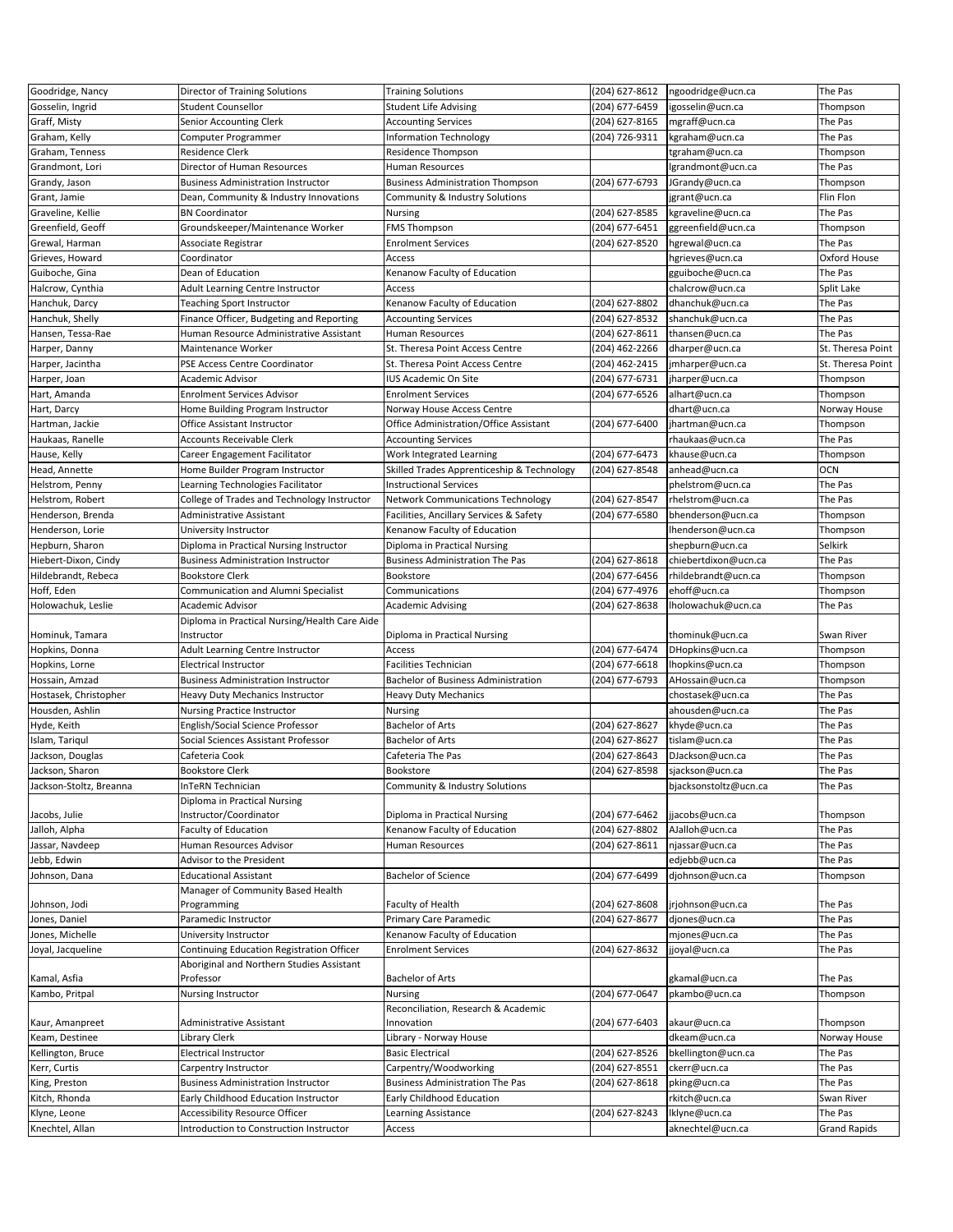| Knudson, Geri               | Human Resources Manager                                                    | Human Resources                         | (204) 627-8611 | gknudson@ucn.ca           | The Pas             |
|-----------------------------|----------------------------------------------------------------------------|-----------------------------------------|----------------|---------------------------|---------------------|
| Kong, Ying                  | English Professor                                                          | <b>Bachelor of Arts</b>                 | (204) 627-6405 | ykong@ucn.ca              | Thompson            |
| Korzenowski, Kelsey         | Residence Clerk                                                            | Residence Thompson                      |                | kkorzenowski@ucn.ca       | Thompson            |
| Koshel, Monte               | Director of Marketing, Communications and<br>Recruitment                   | Communications                          | (204) 627-8244 | mkoshel@ucn.ca            | The Pas             |
| Koshel, Sandi               | Administrative Assistant                                                   | Assessment Centre - The Pas             | (204) 627-8644 | skoshel@ucn.ca            | The Pas             |
| Kruk, Borys                 | <b>Business Administration Instructor</b>                                  | <b>Business Administration The Pas</b>  |                | bkruk@ucn.ca              | The Pas             |
| Labossiere, Laura           | <b>Institutional Analyst</b>                                               | Institutional Analysis & Planning       | (204) 677-6396 | llabossiere@ucn.ca        | Thompson            |
| Lagace, Arrielle            | Learning Technologies Facilitator                                          | <b>Instructional Services</b>           |                | alagace@ucn.ca            | Thompson            |
|                             |                                                                            | Reconciliation, Research & Academic     |                |                           |                     |
| Lagace, Naithan             | Indigenous Curriculum Specialist                                           | Innovation                              |                | nlagace@ucn.ca            | The Pas             |
| Lagace, Tara                | Learning Technologies Facilitator                                          | <b>Instructional Services</b>           | (204) 677-0609 | tlagace@ucn.ca            | Thompson            |
| Lajambe, Stacey             | Finance Officer, Payables, Projects and<br>Analysis                        | <b>Accounting Services</b>              | (204) 627-8543 | slajambe@ucn.ca           | The Pas             |
| Lambert, Sue                | Administrative Assistant                                                   | Adult Learning Centre                   | (204) 627-8562 | slambert@ucn.ca           | The Pas             |
| Landels, Mark               | Small Motor Repair Instructor                                              | Training Solutions                      |                | mlandels@ucn.ca           | The Pas             |
| Lane, Debbie                | <b>Accomodations Clerk</b>                                                 | Residence The Pas                       |                | dlane@ucn.ca              | The Pas             |
| Langlois, Darryl            | Natural Resources Technician                                               | Natural Resource Management             | (204) 627-8529 | dlanglois@ucn.ca          | The Pas             |
|                             |                                                                            | Inninew-kiskino-ama-kaywin Centre       |                |                           |                     |
| Laubmann, Karl              | Cultural Coordinator                                                       | Thompson                                | (204) 677-6364 | kalaubmann@ucn.ca         | Thompson            |
| Lauvstad, Douglas           | President & Vice-Chancellor                                                | President                               | (204) 627-8800 | dlauvstad@ucn.ca          | The Pas             |
| Lavallee, Patrick           | Computer Services Technician                                               | Information Technology                  | (204) 627-8662 | plavallee@ucn.ca          | The Pas             |
| Laverge, Cindee             | Chief Administrative Officer                                               | Chief Administrative Officer            | (204) 627-8172 | claverge@ucn.ca           | The Pas             |
| Laycock, Kim                | Dean of Faculty of Arts, Business & Science                                | Faculty of Arts, Business & Science     | (204) 677-6793 | klaycock@ucn.ca           | Thompson            |
| Le Texier, Shelley          | Training Solutions Administrator                                           | <b>Training Solutions</b>               | (204) 627-8601 | sletexier@ucn.ca          | The Pas             |
|                             | Waskawimakanwa Mecimwaci Isihtwawina                                       |                                         |                |                           |                     |
| Leaske, Pearly              | Instructor/Coordinator<br>Natural Resources Management Technology          | WMI                                     | (204) 627-8542 | PLeaske@ucn.ca            | The Pas             |
| Leclaire, Michel            | Instructor<br>Operations Coordinator, Northern Workforce                   | Natural Resource Management             | (204) 627-8529 | mleclaire@ucn.ca          | The Pas             |
| Lederhaus, Bonnie           | Development Centre                                                         | <b>Training Solutions</b>               |                | blederhaus@ucn.ca         | Thompson            |
| LeGall-Vandepoele, Michelle | Diploma in Practical Nursing Instructor                                    | Diploma in Practical Nursing            | (204) 734-5890 | mlegall-vandepoele@ucn.ca | Swan River          |
| Liepert, Corina             | Library and Records Clerk                                                  | Library                                 | (204) 627-8561 | CLiepert@ucn.ca           | The Pas             |
| Lindley, John               | Library Clerk                                                              | Library - Easterville                   | (204) 329-2995 | jlindley@ucn.ca           | Easterville         |
| Linklater, Gladys           | University Instructor                                                      | <b>Bachelor of Arts</b>                 |                | glinklater@ucn.ca         | Thompson            |
| Linski, Holly               | <b>Faculty of Education</b>                                                | Kenanow Faculty of Education            | (204) 639-2684 | hlinski@ucn.ca            | <b>Grand Rapids</b> |
| Loder, Dorothy              | Diploma in Practical Nursing Instructor                                    | Diploma in Practical Nursing            | (204) 687-1565 | dloder@ucn.ca             | Flin Flon           |
| Loewen, Louise              | Field Placement Instructor/Coordinator                                     | Kenanow Faculty of Education            | (204) 627-8802 | lloewen@ucn.ca            | The Pas             |
| Loyie, Buddy                | Kenanow University Instructor                                              | Kenanow Faculty of Education            | (204) 677-5067 | bloyie@ucn.ca             | Thompson            |
| Lucas, Janet                | Storekeeper                                                                | Purchasing                              | (204) 677-6455 | jlucas@ucn.ca             | Thompson            |
| Lychuk, Mathew              | <b>Building Service Worker</b>                                             | Community & Industry Solutions          |                | mlychuk@ucn.ca            | Swan River          |
| MacGregor, Shannon          | Library Technician                                                         | Library                                 | (204) 627-8561 | smacgregor@ucn.ca         | The Pas             |
|                             | Director of Finance                                                        |                                         | (204) 627-8538 |                           | The Pas             |
| Madrigga, Donna             | Human Resources Administrative Assistant                                   | <b>Accounting Services</b>              |                | dmadrigga@ucn.ca          |                     |
| Makwana-Parekh, Hemangini   |                                                                            | <b>Human Resources</b>                  | (204) 627-8611 | hmakwanaparekh@ucn.ca     | The Pas             |
| Malik, Amjad                | Faculty of Education                                                       | Kenanow Faculty of Education            | (204) 677-6839 | amalik@ucn.ca             | Thompson            |
| Malik, Ipsita               | Residence Clerk                                                            | Residence Thompson                      |                | imalik@ucn.ca             | Thompson            |
| Mallett, Michael            | <b>Building Service Worker</b>                                             | FMS The Pas                             |                | mmallett@ucn.ca           | The Pas             |
| Manko, Theresa              | Workplace Safety and Health                                                | Workplace Safety and Health             |                | tmanko@ucn.ca             | The Pas             |
| Manych, Tara                | Research & Development<br>Executive Assistant to the Chief Administrative  | Labour Market Partnership               | (204) 627-8562 | tmanych@ucn.ca            | The Pas             |
| Marin, Jennifer             | Officer                                                                    | Chief Administrative Officer            | (204) 627-8173 | jmarin@ucn.ca             | The Pas             |
| Marin, Patti                | Health Care Aide Instructor                                                | <b>Health Care Aide</b>                 |                | pmarin@ucn.ca             | The Pas             |
| Marofke, Terence            | Carpentry Instructor                                                       | Facilities Technician                   | (204) 677-6859 | tmarofke@ucn.ca           | Thompson            |
| Martin, Michele             | Administrative Assistant                                                   | Faculty of Arts, Business & Science     | (204) 627-8166 | mmartin@ucn.ca            | The Pas             |
| Mason, Elizabeth            | <b>Building Service Worker</b>                                             | St. Theresa Point Access Centre         | (204) 462-2266 | elmason@ucn.ca            | St. Theresa Point   |
| Matheson, Sue               | English Professor                                                          | Bachelor of Arts                        | (204) 627-8627 | smatheson@ucn.ca          | The Pas             |
| Matiasek, Mark              | Social Science/Business Instructor                                         | Bachelor of Arts                        | (204) 677-6405 | MMatiasek@ucn.ca          | Thompson            |
| Matienzo, Garry             | <b>Building Service Worker</b>                                             | FMS Thompson                            |                | gmatienzo@ucn.ca          | Thompson            |
|                             | Administrative Assistant, President's Office &                             |                                         |                |                           |                     |
| Mayer, Jolene               | Tri-Council Office                                                         | Tri-Councils                            | (204) 627-8523 | jmayer@ucn.ca             | The Pas             |
| McGinnis, Leslie            | Assessment Services Supervisor<br>Educational Assistant / Financial Awards | Assessment Centre - The Pas             | (204) 627-8576 | Imcginnis@ucn.ca          | The Pas             |
| McKay, Emerald              | Officer                                                                    | Learning Assistance Thompson            | (204) 677-6402 | emmckay@ucn.ca            | Thompson            |
| McKay, Julia                | University Instructor                                                      | Kenanow Faculty of Education            | (204) 627-8802 | jumckay@ucn.ca            | The Pas             |
| McKee, Terralyn             | Learning Technologies Specialist                                           | <b>Instructional Services</b>           | (204) 627-8539 | tmckee@ucn.ca             | The Pas             |
| McKinnon, Kylie             | DPN Academic Advisor                                                       | Diploma in Practical Nursing            | (204) 687-1560 | kmckinnon@ucn.ca          | Flin Flon           |
| Mclean, Brooke              | Adult Learning Centre Instructor                                           | <b>Adult Learning Centre</b>            | (204) 627-8562 | bmclean@ucn.ca            | The Pas             |
| Mcleod, Kelly               | <b>Building Service Worker</b>                                             | Facilities, Ancillary Services & Safety |                | kmcleod@ucn.ca            | Cross Lake          |
| McLeod, Mike                | Graphic Artist                                                             | Printing                                | (204) 627-8528 | mimcleod@ucn.ca           | The Pas             |
| McMaster, Danielle          | InTeRN Technician                                                          | Community & Industry Solutions          |                | dmcmaster@ucn.ca          | The Pas             |
| McNabb, Janine              | University Instructor                                                      | Kenanow Faculty of Education            | (204) 676-2677 | JMcNabb@ucn.ca            | Thompson            |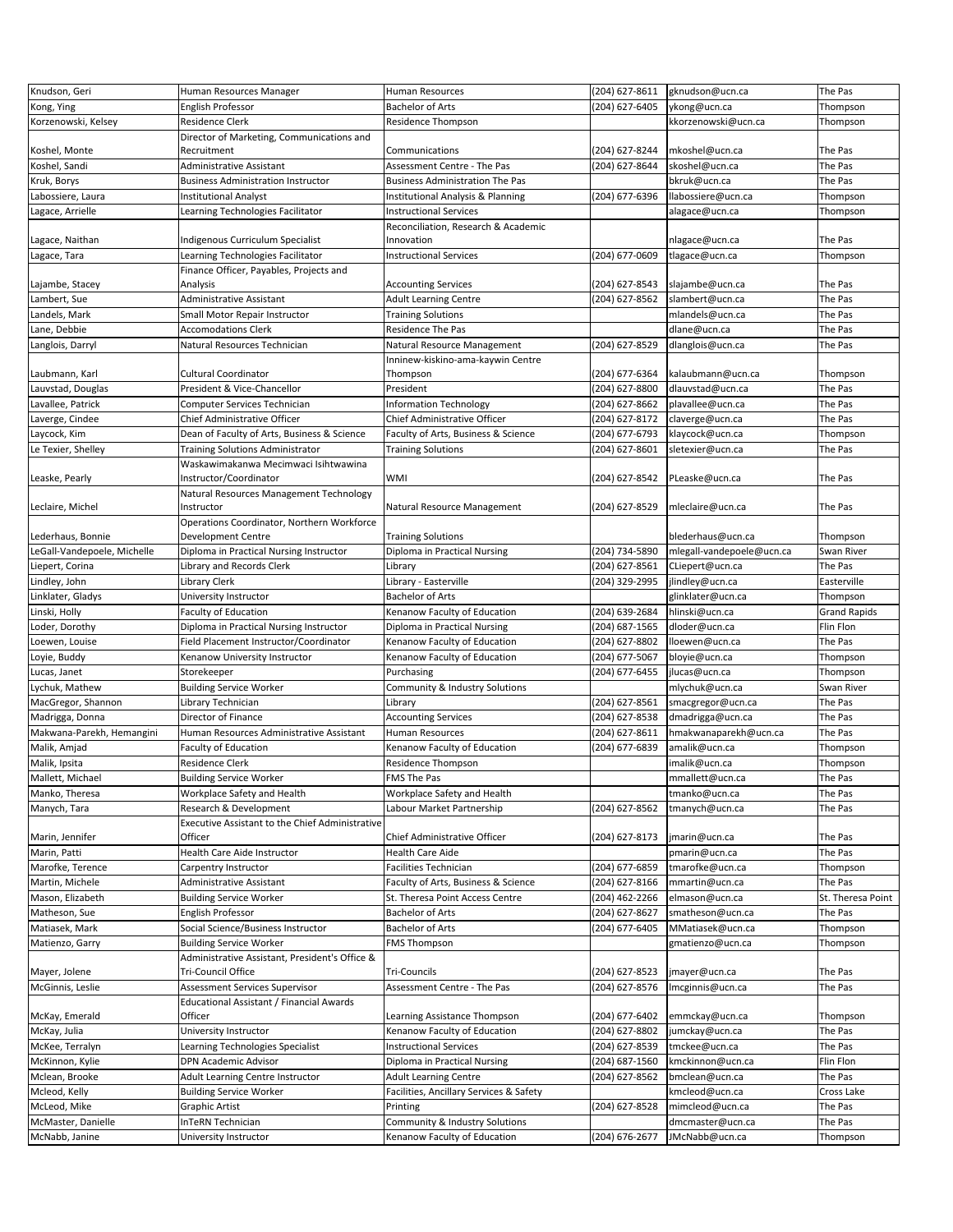|                     | Associate Dean, Diploma Practical Nursing            |                                            |                |                     |                  |
|---------------------|------------------------------------------------------|--------------------------------------------|----------------|---------------------|------------------|
| McPhee, Sheri Lyn   | Programming                                          | Diploma in Practical Nursing               | (204) 687-1563 | smcphee@ucn.ca      | <b>Flin Flon</b> |
| Melko, Bambi        | Academic Advisor                                     | <b>Academic Advising</b>                   | (204) 627-8622 | bmelko@ucn.ca       | The Pas          |
|                     | Dean of Skilled Trades Apprenticeship &              |                                            |                |                     |                  |
| Melko, Gary         | Technology                                           | Skilled Trades Apprenticeship & Technology | (204) 627-8566 | GMelko@ucn.ca       | The Pas          |
| Miscavish, Garry    | Facilities Technician Instructor                     | <b>Facilities Technician</b>               | (204) 677-6882 | gmiscavish@ucn.ca   | Thompson         |
| Misling, Roland     | College of Trades and Technology Instructor          | Trades & Tech Related                      | (204) 627-8415 | rmisling@ucn.ca     | The Pas          |
| Moen, Tammy         | Counselor                                            | <b>Student Life Advising</b>               |                | tmoen@ucn.ca        | Thompson         |
| Molyneaux, Carrie   | Payroll and Benefits Manager                         | Human Resources                            | (204) 627-8521 | cmolyneaux@ucn.ca   | The Pas          |
|                     | Director of Facilities, Ancillary Services &         |                                            |                |                     |                  |
| Molyneaux, Mark     | Safety                                               | Facilities, Ancillary Services & Safety    |                | mmolyneaux@ucn.ca   | The Pas          |
| Moore-George, Sarah | Diploma in Practical Nursing Instructor              | Diploma in Practical Nursing               | (204) 677-6394 |                     | Thompson         |
|                     | Northern Manitoba Mining Academy -                   |                                            |                | smooregeorge@ucn.ca |                  |
| Moose, Jennifer     | <b>Operations Coordinator</b>                        | Northern Manitoba Mining Academy           |                | jmoose@ucn.ca       | Flin Flon        |
| Mun, Monica         | Librarian                                            | Library                                    | (204) 677-6408 | mmun@ucn.ca         | Thompson         |
| Munro, Tanya        | PSE Access Centre Coordinator                        | Chemawawin (Easterville) Access Centre     | (204) 329-2420 | tmunro@ucn.ca       | Easterville      |
|                     | Executive Assistant to the VP Academic and           |                                            |                |                     |                  |
| Munroe, Lori        | Research                                             | Academic Management                        | (204) 627-8103 | Imunroe@ucn.ca      | The Pas          |
| Murdock, Laverne    | Cafeteria Supervisor                                 | Cafeteria The Pas                          | (204) 627-8643 | Imurdock@ucn.ca     | The Pas          |
| Myers, Nicole       | <b>Accessibility Resource Officer</b>                | Learning Assistance The Pas                | (204) 627-8541 | nmyers@ucn.ca       | The Pas          |
| Nabess, Jennifer    | <b>Executive Assistant to the President's Office</b> | President                                  | (204) 627-8675 | jenabess@ucn.ca     | The Pas          |
| Nabess, Kendra      | <b>Bookstore Clerk</b>                               | Bookstore                                  | (204) 627-8568 | knabess@ucn.ca      | The Pas          |
| Nabess, Rod         | Web Portal Administrator                             | <b>Information Technology</b>              | (204) 627-8667 | rnabess@ucn.ca      | The Pas          |
|                     | Director, Centre for Aboriginal Languages and        |                                            |                |                     |                  |
| Neckoway, Ramona    | Culture                                              | Centre for Aboriginal Languages            | (204) 677-6452 | rneckoway@ucn.ca    | Thompson         |
| Needham, Bonnie     | Finance Officer, Revenue and Receivables             | <b>Accounting Services</b>                 | (204) 627-8522 | bneedham@ucn.ca     | The Pas          |
| Nemeth, Grant       | Media Services Technician                            | Multi Media Tech                           | (204) 627-8560 | gnemeth@ucn.ca      | The Pas          |
|                     | Senior Advisor to the VP Academic and                |                                            |                |                     |                  |
| Nemeth, Suzie       | Research                                             | Academic Management                        | (204) 627-8674 | snemeth@ucn.ca      | The Pas          |
| Newman, Lawrence    | Library Clerk                                        | Library                                    |                | Inewman@ucn.ca      | The Pas          |
| Nichol, Naomi       | <b>Bookstore Supervisor</b>                          | Bookstore                                  | (204) 627-8544 | nnichol@ucn.ca      | The Pas          |
| Nicolas, Romeo      | Maintenance/Gardener Worker                          | <b>FMS Thompson</b>                        |                | rnicolas@ucn.ca     | Thompson         |
| Nobess, April       | InTeRN Technician                                    | Community & Industry Solutions             |                | anobess@ucn.ca      | The Pas          |
| Nsi, Amanda         | University Instructor                                | Kenanow Faculty of Education               |                | ansi@ucn.ca         | Thompson         |
| Nyabeze, Ethel      | Quality Assurance Coordinator                        | Academic Development                       | (204) 677-6676 | enyabeze@ucn.ca     | Thompson         |
| Ogunwale, Adeniyi   | University Instructor                                | <b>Bachelor of Arts</b>                    |                | aogunwale@ucn.ca    | The Pas          |
| Oman, Murray        | Apprenticeship Carpentry Instructor                  | Carpentry Apprenticeship                   | (204) 677-6532 | moman@ucn.ca        | Thompson         |
| Oredegbe, Abayomi   | <b>Business Administration Professor</b>             | <b>Bachelor of Business Administration</b> | (204) 627-8618 | aoredegbe@ucn.ca    | The Pas          |
| Pajic, Nick         | Recruitment Officer/Sponsor Liaison                  | <b>Student Recruitment/Marketing</b>       | (204) 677-6365 | NPajic@ucn.ca       | Thompson         |
| Pallan, Chris       | Law Enforcement Instructor                           | Law Enforcement                            |                | cpallan@ucn.ca      | The Pas          |
| Paradis, Emile      | Millwright Apprenticeship Instructor                 | <b>Millwright Apprentices</b>              | (204) 627-8556 | eparadis@ucn.ca     | The Pas          |
| Pardoski, Shannon   | InTeRN Technician                                    | Community & Industry Solutions             |                | spardoski@ucn.ca    | The Pas          |
| Parsons, Riki       | <b>Accounts Payable Clerk</b>                        | <b>Accounting Services</b>                 | (204) 627-8559 | rparsons@ucn.ca     | The Pas          |
|                     | Career and Work-Integrated Learning                  |                                            |                |                     |                  |
| Paskaruk, Krystle   | Coordinator                                          | Work Integrated Learning                   | (204) 627-8557 | kpaskaruk@ucn.ca    | The Pas          |
| Patton, Gordon      | Adult Learning Centre Instructor                     | <b>Adult Learning Centre</b>               | (204) 627-8562 | gpatton@ucn.ca      | The Pas          |
| Pelland, Michael    | Millwright Apprenticeship Instructor                 | Millwright Apprentices                     | (204) 627-8556 | mpelland@ucn.ca     | The Pas          |
| Pelly, Diane        | <b>Training Solutions Coordinator</b>                | <b>Training Solutions</b>                  | (204) 627-8548 | dpelly@ucn.ca       | OCN              |
|                     | Associate VP Community and Industry                  |                                            |                |                     |                  |
| Penner, Robert      | Solutions                                            | Community & Industry Solutions             | (204) 627-8623 | rpenner@ucn.ca      | The Pas          |
| Penner, Timothy     | University Instructor                                | Kenanow Faculty of Education               |                | tpenner@ucn.ca      | Other            |
| Perchaluk, Jamie    | Nursing Instructor                                   | Nursing                                    | (204) 627-8665 | jperchaluk@ucn.ca   | The Pas          |
| Percheson, Brian    | Adult Learning Centre Instructor                     | Tataskweyak (Split Lake) Access Centre     |                | bpercheson@ucn.ca   | Split Lake       |
| Peter, Selvin       | Science Professor                                    | Bachelor of Science                        | (204) 627-8540 | speter@ucn.ca       | The Pas          |
| Petricone, Michelle | Early Childhood Education Instructor                 | Early Childhood Education                  | (204) 677-7854 | mpetricone@ucn.ca   | Thompson         |
|                     | President's Office Manager/Tri-Council               |                                            |                |                     |                  |
| Pidskalny, Tanya    | <b>Executive Officer</b>                             | Tri-Councils                               | (204) 627-8649 | tpidskalny@ucn.ca   | The Pas          |
| Pielak, Eva         | Administrative Assistant, Human Resources            | Human Resources                            | (204) 627-8611 | epielak@ucn.ca      | The Pas          |
| Plett, Lynette      | Associate Vice-President of Access                   | Access                                     | (204) 627-8587 | lplett@ucn.ca       | The Pas          |
| Ponask, Keanna      | ibrary Clerk.                                        | Library                                    | (204) 677-6408 | kponask@ucn.ca      | Thompson         |
| Potolicki, Victoria | <b>Building Service Worker</b>                       | FMS The Pas                                | (204) 627-8645 | vpotolicki@ucn.ca   | The Pas          |
| Provost, Alyssa     | InTeRN Technician                                    | Community & Industry Solutions             |                | aprovost@ucn.ca     | The Pas          |
| Queskekapow, Kurt   | Learning Technologies Facilitator                    | Norway House Access Centre                 |                | kqueskekapow@ucn.ca | Norway House     |
| Quigley, Angela     | Workplace Safety and Health Clerk                    | Workplace Safety and Health                | (204) 627-8174 | aquigley@ucn.ca     | The Pas          |
|                     | Language Specialist, Centre for Aboriginal           |                                            |                |                     |                  |
| Rad-Spice, Maya     | Languages and Culture                                | Centre for Aboriginal Languages            |                | mradspice@ucn.ca    | Thompson         |
| Raitt, David        | Natural Resources Technician                         | Natural Resource Management                | (204) 627-8529 | draitt@ucn.ca       | The Pas          |
| Reid, Georgina      | Administrative Officer                               | Student Life                               | (204) 677-6457 | GReid@ucn.ca        | Thompson         |
|                     | Natural Resources Management Technology              |                                            |                |                     |                  |
| Reid, Stephanie     | Instructor                                           | Natural Resource Management                | (204) 627-8529 | sreid@ucn.ca        | The Pas          |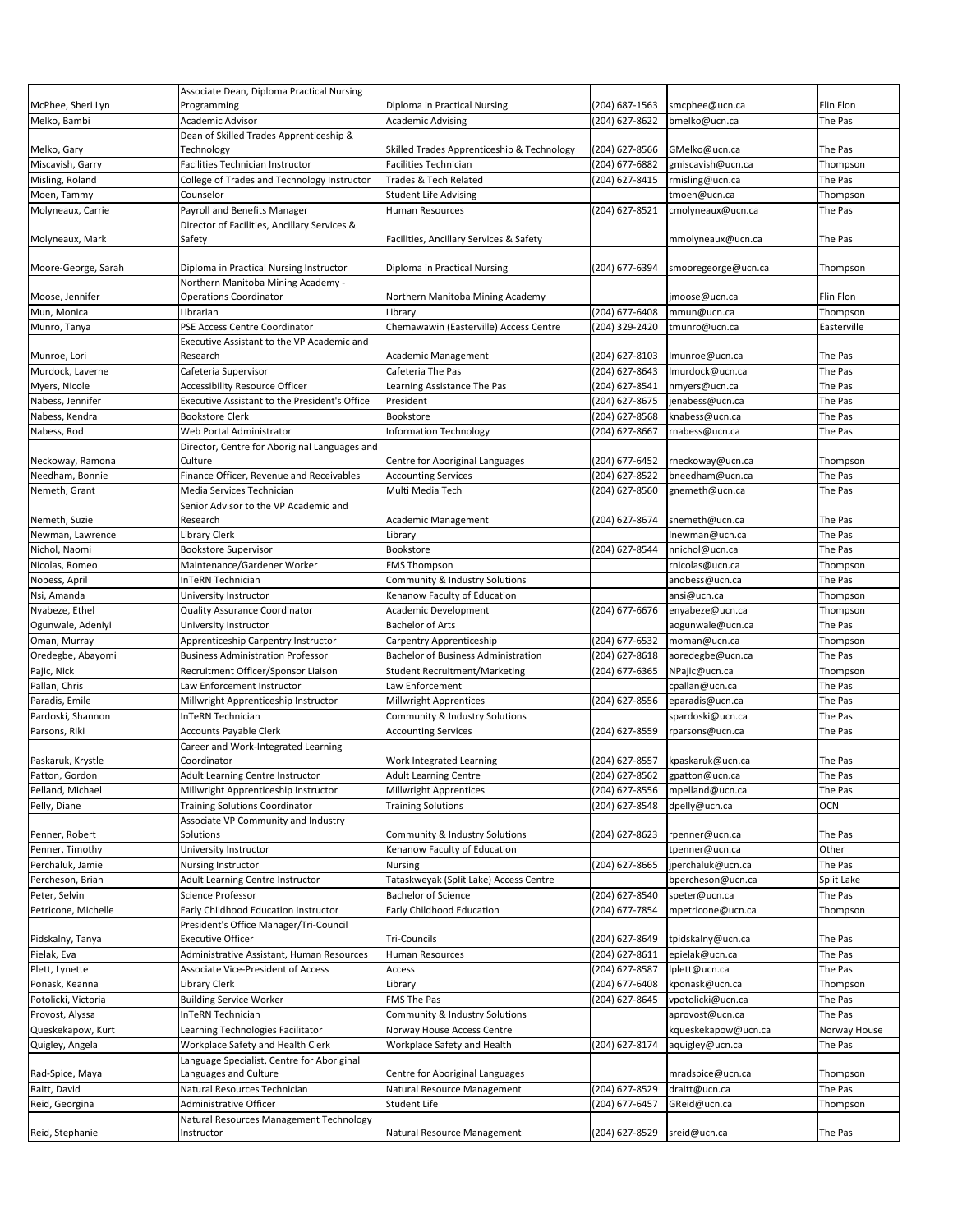| Respicio, Raymundo                 | <b>Building Service Worker</b>                                          | <b>FMS Thompson</b>                                           |                                  | rrespicio@ucn.ca                       | Thompson                |
|------------------------------------|-------------------------------------------------------------------------|---------------------------------------------------------------|----------------------------------|----------------------------------------|-------------------------|
| Richard, Gloria                    | Community Librarian                                                     | Library - UCN Pukatawagan                                     | (204) 553-2027                   | grichard@ucn.ca                        | Pukatawagan             |
| Robinson, Andrea                   | Office Assistant Co-op Program                                          | Office Administration/Office Assistant                        |                                  | ARobinson@ucn.ca                       | Thompson                |
| Robinson, Jessica                  | Payroll and Benefits Assistant                                          | Human Resources                                               | (204) 627-8521                   | jerobinson@ucn.ca                      | The Pas                 |
| Ross, Caroline                     | Cafeteria Service Worker                                                | Cafeteria The Pas                                             | (204) 627-8643                   | cross@ucn.ca                           | The Pas                 |
|                                    |                                                                         |                                                               |                                  |                                        |                         |
| Rotzien, Patricia                  | Diploma in Practical Nursing Instructor                                 | Diploma in Practical Nursing                                  | (204) 677-6360                   | protzien@ucn.ca                        | Thompson                |
| Rowden, Tina                       | <b>Educational Assistant Instructor</b>                                 | Access                                                        |                                  | trowden@ucn.ca                         | Norway House            |
| Sainsbury, Janet                   | <b>Educational Developer</b>                                            | Academic Development                                          |                                  | jsainsbury@ucn.ca                      | The Pas                 |
| Samatte, Ernest                    | Campus Elder Advisor                                                    | UCN Elder - The Pas Campus                                    | (204) 627-8581                   | esamatte@ucn.ca                        | The Pas                 |
| Saric, Wendy                       | Administrative Assistant                                                | <b>Enrolment Services</b>                                     |                                  | wsaric@ucn.ca                          | Thompson                |
| Saskowski, Crystal                 | <b>Bookstore Clerk</b>                                                  | Bookstore                                                     | (204) 677-6456                   | csaskowski@ucn.ca                      | Thompson                |
| Saunders, Robson                   | <b>Building Service Worker</b>                                          | <b>FMS The Pas</b>                                            | (204) 627-8645                   | RSaunders@ucn.ca                       | The Pas                 |
| Sawchyn, Heath                     | <b>Network Security Analyst</b>                                         | <b>Information Technology</b>                                 | (204) 627-8228                   | hsawchyn@ucn.ca                        | The Pas                 |
| Sayese, Charmaine                  | InTeRN Technician                                                       | Community & Industry Solutions                                |                                  | chsayese@ucn.ca                        | The Pas                 |
| Scaddan, Lindsay                   | Early Childhood Education Instructor                                    | Early Childhood Education                                     | (204) 677-6657                   | Iscaddan@ucn.ca                        | Thompson                |
| Scheveck, Pamela                   | <b>Nursing Instructor</b>                                               | Diploma in Practical Nursing                                  |                                  | pscheveck@ucn.ca                       | Selkirk                 |
|                                    |                                                                         |                                                               |                                  |                                        | The Pas                 |
| Seto, Janice                       | <b>Business Administration Instructor</b>                               | <b>Business Administration The Pas</b>                        | (204) 627-8618                   | jseto@ucn.ca                           |                         |
| Shand, Del                         | <b>Administrative Applications Specialist</b>                           | <b>Information Technology</b>                                 | (204) 627-8667                   | dshand@ucn.ca                          | The Pas                 |
| Shand, Doris                       | Academic Services Coordinator                                           | <b>Enrolment Services</b>                                     | (204) 627-8621                   | djshand@ucn.ca                         | The Pas                 |
| Shepherd, Kevin                    | Storekeeper                                                             | Purchasing                                                    | (204) 627-8531                   | keshepherd@ucn.ca                      | The Pas                 |
| Shotton, Darryl                    | <b>Recreation Coordinator</b>                                           | <b>Recreation Services</b>                                    | (204) 627-8535                   | dshotton@ucn.ca                        | The Pas                 |
| Sidhu, Gurpreet                    | Science Instructor                                                      | <b>Bachelor of Science</b>                                    | (204) 677-6499                   | gsidhu@ucn.ca                          | Thompson                |
|                                    |                                                                         |                                                               |                                  |                                        |                         |
| Sidhu, Poonampreet                 | English as an Additional Language Instructor                            | Access                                                        | (204) 677-6474                   | psidhu@ucn.ca                          | Thompson                |
|                                    | Workplace Safety and Health/Facilities                                  |                                                               |                                  |                                        |                         |
| Simpson, Paul                      | Manager                                                                 | Workplace Safety and Health                                   | (204) 627-8174                   | psimpson@ucn.ca                        | The Pas                 |
|                                    | Regional Libraries Administrator/Library                                |                                                               |                                  |                                        |                         |
| Sinclair, Cheryl                   | Technician                                                              | Library                                                       | (204) 627-8561                   | csinclair@ucn.ca                       | The Pas                 |
| Skulmoski, Lyle                    | Automotive Instructor                                                   | <b>Heavy Duty Mechanics</b>                                   | (204) 627-8508                   | Iskulmoski@ucn.ca                      | The Pas                 |
|                                    | Adult Learning Centre Instructor                                        | Access                                                        | (204) 677-6474                   |                                        |                         |
| Smeltzer, Darcie                   |                                                                         |                                                               |                                  | dsmeltzer@ucn.ca                       | Thompson                |
| Smith, Dan                         | Vice-President of Academic and Research                                 | <b>Academic Management</b>                                    | (204) 627-8322                   | dsmith@ucn.ca                          | The Pas                 |
| Smith, Heather                     | University College Librarian                                            | Library                                                       | (204) 627-8561                   | hsmith@ucn.ca                          | The Pas                 |
| Spice, Kevin                       | Aboriginal and Northern Studies Instructor                              | <b>Bachelor of Arts</b>                                       |                                  | kspice@ucn.ca                          | Thompson                |
| Srinivas, Ajit                     | Learning Technologies Facilitator                                       | <b>Instructional Services</b>                                 | (204) 677-6591                   | asrinivas@ucn.ca                       | Thompson                |
| Srinivas, Koppa                    | College of Trades and Technology Instructor                             | Trades & Tech Related                                         | (204) 677-6843                   | KSrinivas@ucn.ca                       | Thompson                |
| Stedronsky, Katrin                 | Science Professor                                                       | <b>Bachelor of Science</b>                                    | (204) 627-8540                   | kstedronsky@ucn.ca                     | The Pas                 |
|                                    | Natural Resources Management Technology                                 |                                                               |                                  |                                        |                         |
| Stepaniuk, Jeffray                 | Instructor                                                              | Natural Resource Management                                   | (204) 627-8529                   | jstepaniuk@ucn.ca                      | The Pas                 |
| Stoltz, Carl                       | Maintenance Worker/Gardener                                             | <b>FMS The Pas</b>                                            |                                  | cstoltz@ucn.ca                         | The Pas                 |
| Stott, Greg                        | <b>History Professor</b>                                                | Bachelor of Arts                                              | (204) 677-6405                   | gstott@ucn.ca                          | Thompson                |
|                                    |                                                                         |                                                               |                                  |                                        | The Pas                 |
|                                    |                                                                         |                                                               |                                  |                                        |                         |
| Strong, Amber                      | Senior Institutional Analyst                                            | Institutional Analysis & Planning                             | (204) 257-7381                   | astrong@ucn.ca                         |                         |
| Swanson, David                     | Kenanow Bachelor of Education Instructor                                | Kenanow Faculty of Education                                  |                                  | dswanson@ucn.ca                        | Norway House            |
| Swanson, Irvin                     | PSE Access Centre Manager                                               | Norway House Access Centre                                    | (204) 359-6296                   | iswanson@ucn.ca                        | Norway House            |
| Symons, Peggy                      | Administrative Assistant IUS                                            | IUS Academic On Site                                          | (204) 677-6743                   | psymons@ucn.ca                         | Thompson                |
| Tavener, Natalie                   | Coordinator of Student Housing/Residence                                | Residence The Pas                                             | (204) 627-8518                   | ntavener@ucn.ca                        | The Pas                 |
| Thethy, Shamilla                   | Nursing Instructor                                                      | Nursing                                                       | (204) 677-7215                   | sthethy@ucn.ca                         | Thompson                |
| Thompson Library Casual            | Library Clerk                                                           | Library                                                       |                                  |                                        |                         |
|                                    | Faculty of Arts, Business and Science                                   |                                                               |                                  |                                        | Thompson                |
| Tillman, Rebecca                   | Instructor                                                              | <b>Bachelor of Arts</b>                                       |                                  | rtillman@ucn.ca                        | Winnipeg                |
| Tomlin, Antony                     | Kenanow Bachelor of Education Instructor                                | Kenanow Faculty of Education                                  |                                  | atomlin@ucn.ca                         | Winnipeg                |
| Trestinghamn, Alice                | Clerk                                                                   |                                                               |                                  | atrestinghamn@ucn.ca                   | The Pas                 |
|                                    |                                                                         |                                                               |                                  |                                        |                         |
| Tritthart, Kim                     | Early Childhood Education Instructor                                    | Early Childhood Education                                     | (204) 627-8635                   | ktritthart@ucn.ca                      | The Pas                 |
|                                    | Natural Resources Management Technology                                 |                                                               |                                  |                                        |                         |
| Trowell, Will                      | Instructor                                                              | Natural Resource Management                                   | (204) 627-8529                   | wtrowell@ucn.ca                        | The Pas                 |
| <b>UCN Guest</b>                   | Faculty of Education                                                    | Kenanow Faculty of Education                                  |                                  |                                        | <b>Grand Rapids</b>     |
| Veitch, Kyle                       | ibrary Technician                                                       | Library                                                       |                                  | kveitch@ucn.ca                         | The Pas                 |
| Waddell, Marnie                    | Administrative Assistant                                                | Diploma in Practical Nursing                                  | (204) 734-5915                   | mwaddell@ucn.ca                        | Swan River              |
| Walker, Darrell                    | Computer Services Help Desk                                             | <b>Information Technology</b>                                 | (204) 627-8519                   | dwalker@ucn.ca                         | The Pas                 |
| Walker, Joanne                     | Adult Learning Instructor                                               | <b>Adult Learning Centre</b>                                  | (204) 627-8562                   | jwalker@ucn.ca                         | The Pas                 |
| Warnar-Brown, Hendrik              | <b>History Professor</b>                                                | <b>Bachelor of Arts</b>                                       | (204) 677-6405                   | hwarnarbrown@ucn.ca                    | Thompson                |
| Warner, Sarah                      | Learning Technologies Supervisor                                        | <b>Instructional Services</b>                                 | (204) 627-8563                   | SWarner@ucn.ca                         | The Pas                 |
|                                    | Language Specialist, Centre for Aboriginal                              |                                                               |                                  |                                        |                         |
| Wastesicoot, Jeff                  | Languages and Culture                                                   | Centre for Aboriginal Languages                               |                                  | jewastesicoot@ucn.ca                   | Thompson                |
| Wastesicoot, Jennie                | Aboriginal and Northern Studies Professor                               | Bachelor of Arts                                              | (204) 677-6405                   | JWastesicoot@ucn.ca                    | Thompson                |
|                                    |                                                                         |                                                               |                                  |                                        |                         |
| Wasylynka, Bernice                 | <b>Nursing Clinical Instructor</b>                                      | Nursing                                                       | (204) 627-8573                   | bwasylynka@ucn.ca                      | The Pas                 |
| Weenusk, Ellen                     | Administrative Assistant                                                | Faculty of Arts, Business & Science                           | (204) 677-6391                   | eweenusk@ucn.ca                        | Thompson                |
| Wells, Cheryl                      | Administrative Assistant                                                | Community & Industry Solutions                                | (204) 627-8578                   | cwells@ucn.ca                          | The Pas                 |
| White, Jennifer                    | Finance Officer, Administrator and Payables                             | <b>Accounting Services</b>                                    | (204) 627-8602                   | jwhite@ucn.ca                          | The Pas                 |
| Williams, Tim<br>Williamson, David | <b>Electrical Instructor</b><br>Kenanow Faculty of Education Instructor | <b>Electrical Apprentices</b><br>Kenanow Faculty of Education | (204) 627-8614<br>(204) 627-8684 | twilliams@ucn.ca<br>dwilliamson@ucn.ca | The Pas<br>Norway House |